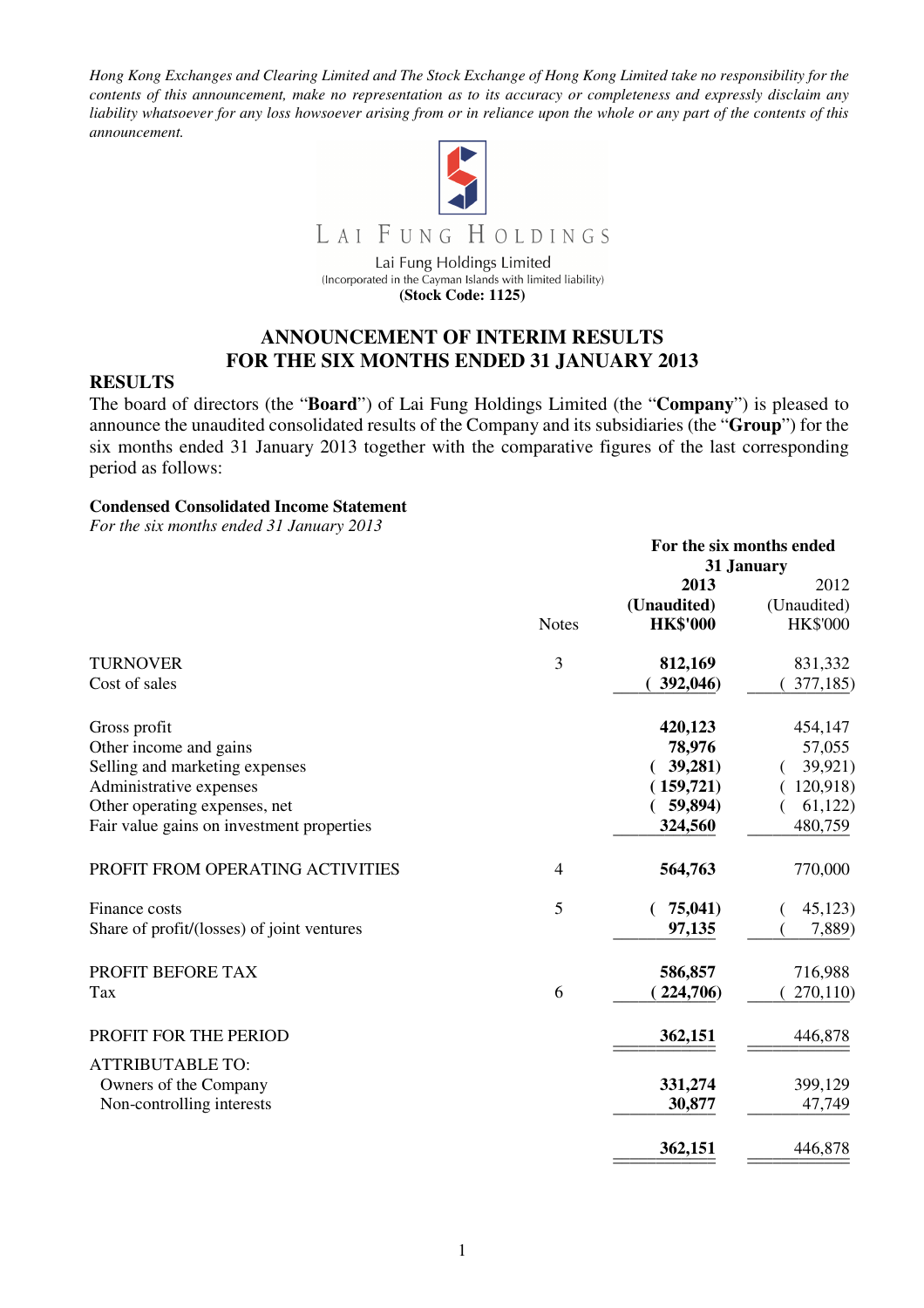#### **Condensed Consolidated Income Statement (continued)**

*For the six months ended 31 January 2013* 

|                                    |             |                  | For the six months ended |
|------------------------------------|-------------|------------------|--------------------------|
|                                    |             |                  | 31 January               |
|                                    |             | 2013             | 2012                     |
|                                    |             | (Unaudited)      | (Unaudited)              |
|                                    | <b>Note</b> | <b>HK\$'000</b>  | <b>HK\$'000</b>          |
| EARNINGS PER SHARE ATTRIBUTABLE TO |             |                  |                          |
| <b>OWNERS OF THE COMPANY:</b>      | 7           |                  |                          |
|                                    |             |                  | (Adjusted)               |
| Basic                              |             | <b>HK\$0.021</b> | HK\$0.048                |
| Diluted                            |             | <b>HK\$0.021</b> | N/A                      |
|                                    |             |                  |                          |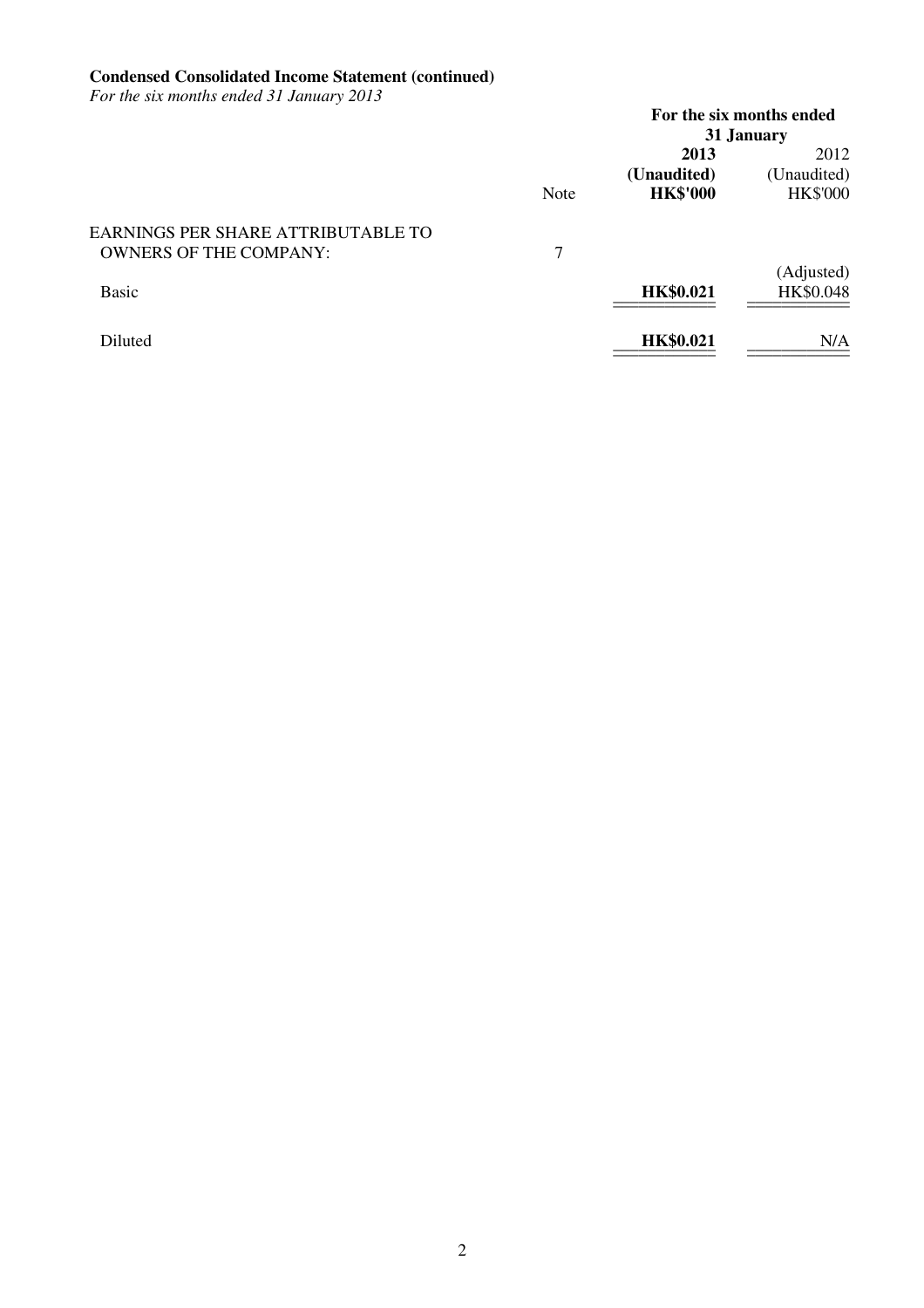#### **Condensed Consolidated Statement of Comprehensive Income**

*For the six months ended 31 January 2013* 

|                                                                      |                 | For the six months ended |
|----------------------------------------------------------------------|-----------------|--------------------------|
|                                                                      |                 | 31 January               |
|                                                                      | 2013            | 2012                     |
|                                                                      | (Unaudited)     | (Unaudited)              |
|                                                                      | <b>HK\$'000</b> | <b>HK\$'000</b>          |
| <b>PROFIT FOR THE PERIOD</b>                                         | 362,151         | 446,878                  |
| OTHER COMPREHENSIVE INCOME/(EXPENSES),<br><b>NET OF TAX</b>          |                 |                          |
| Reversal of impairment/(impairment) of                               |                 |                          |
| investment properties under construction                             | 5,308           | 2,469)                   |
| Exchange differences arising on translation to presentation currency | 96,680          | 161,568                  |
| Share of other comprehensive income of joint ventures                | 3,291           | 37,269                   |
| OTHER COMPREHENSIVE INCOME                                           |                 |                          |
| FOR THE PERIOD, NET OF TAX                                           | 105,279         | 196,368                  |
| TOTAL COMPREHENSIVE INCOME FOR THE PERIOD                            | 467,430         | 643,246                  |
|                                                                      |                 |                          |
| <b>ATTRIBUTABLE TO:</b>                                              |                 |                          |
| Owners of the Company                                                | 431,035         | 586,731                  |
| Non-controlling interests                                            | 36,395          | 56,515                   |
|                                                                      | 467,430         | 643,246                  |
|                                                                      |                 |                          |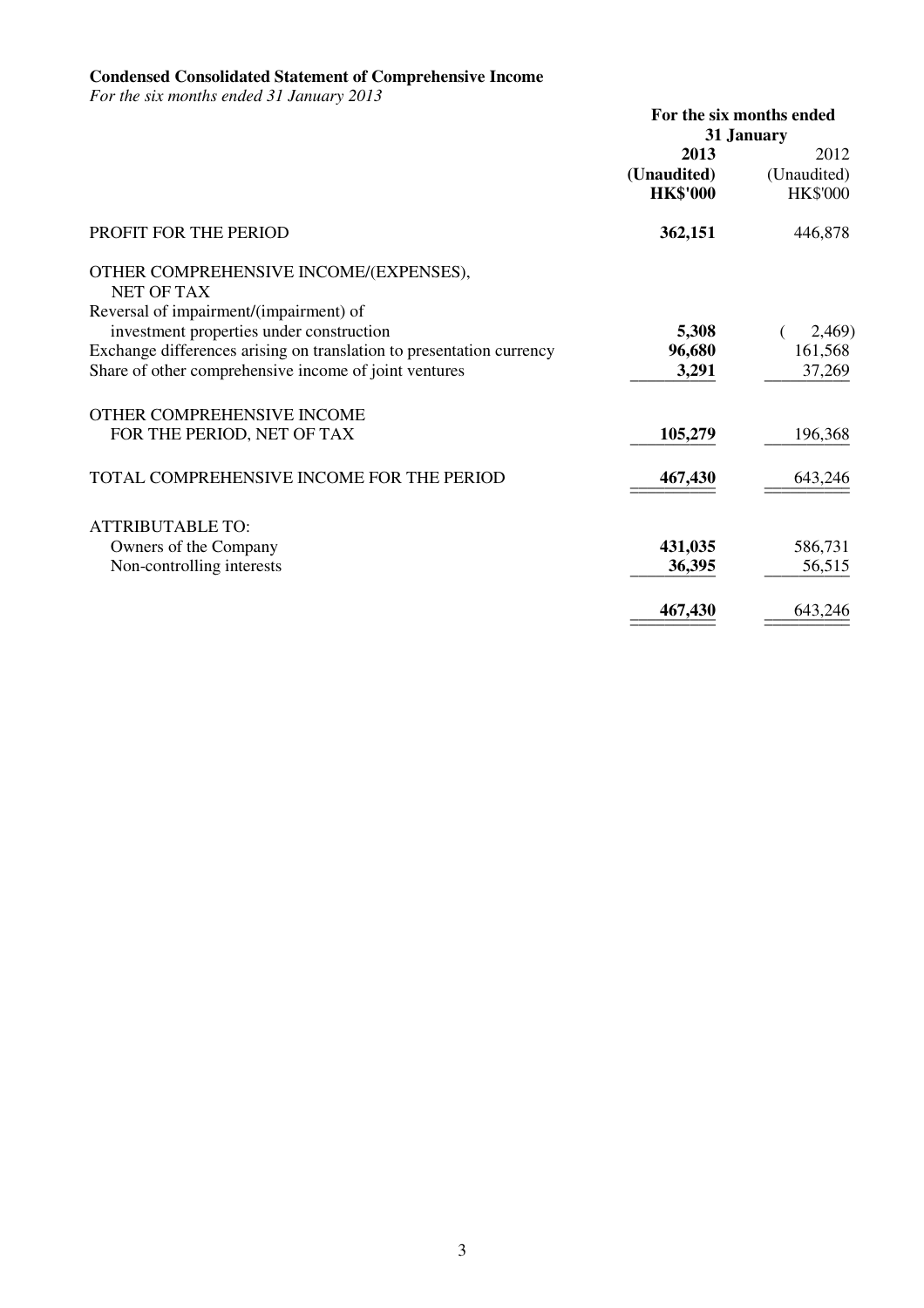## **Condensed Consolidated Statement of Financial Position**

*As at 31 January 2013* 

|                                                        | <b>Notes</b> | 31 January<br>2013<br>(Unaudited)<br><b>HK\$'000</b> | 31 July<br>2012<br>(Audited)<br><b>HK\$'000</b> |
|--------------------------------------------------------|--------------|------------------------------------------------------|-------------------------------------------------|
|                                                        |              |                                                      |                                                 |
| NON-CURRENT ASSETS                                     |              |                                                      |                                                 |
| Property, plant and equipment                          |              | 1,137,798                                            | 841,164                                         |
| Prepaid land lease payments                            |              | 5,553                                                | 5,600                                           |
| Investment properties                                  |              | 10,795,401                                           | 10,289,369                                      |
| Properties under development                           |              | 996,357                                              | 925,588                                         |
| Investments in joint ventures                          |              | 421,024                                              | 319,861                                         |
| Goodwill                                               |              | 2,875                                                | 3,400                                           |
| Total non-current assets                               |              | 13,359,008                                           | 12,384,982                                      |
| <b>CURRENT ASSETS</b>                                  |              |                                                      |                                                 |
| Properties under development                           |              | 290,083                                              | 500,587                                         |
| Completed properties for sale                          |              | 1,565,160                                            | 1,785,003                                       |
| Debtors, deposits and prepayments                      | 8            | 139,698                                              | 135,120                                         |
| Prepaid tax                                            |              | 51,414                                               | 49,513                                          |
| Pledged and restricted time deposits and bank balances |              | 936,538                                              | 943,135                                         |
| Cash and cash equivalents                              |              | 1,706,672                                            | 1,695,551                                       |
| Total current assets                                   |              | 4,689,565                                            | 5,108,909                                       |
| <b>CURRENT LIABILITIES</b>                             |              |                                                      |                                                 |
| Creditors and accruals                                 | 9            | 669,236                                              | 687,195                                         |
| Deposits received and deferred income                  |              | 393,848                                              | 355,974                                         |
| Interest-bearing bank loans, secured                   |              | 1,429,321                                            | 1,559,357                                       |
| Tax payable                                            |              | 383,945                                              | 343,117                                         |
| Total current liabilities                              |              | 2,876,350                                            | 2,945,643                                       |
| NET CURRENT ASSETS                                     |              | 1,813,215                                            | 2,163,266                                       |
| TOTAL ASSETS LESS CURRENT LIABILITIES                  |              | 15, 172, 223                                         | 14,548,248                                      |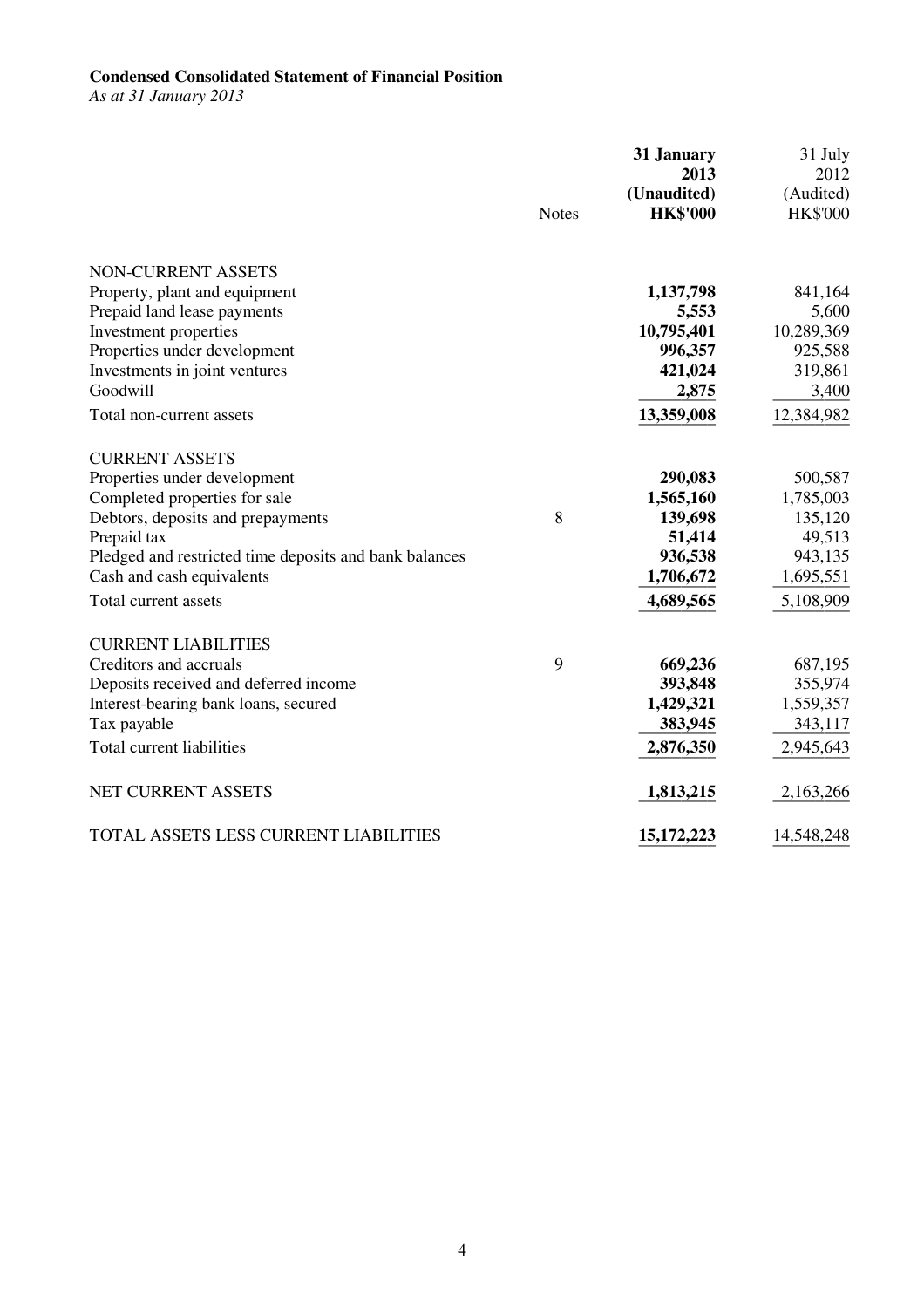# **Condensed Consolidated Statement of Financial Position (continued)**

*As at 31 January 2013* 

|                                                                                                                                                                                                                                                                   | 31 January<br>2013<br>(Unaudited)<br><b>HK\$'000</b>                                         | 31 July<br>2012<br>(Audited)<br><b>HK\$'000</b>                                                       |
|-------------------------------------------------------------------------------------------------------------------------------------------------------------------------------------------------------------------------------------------------------------------|----------------------------------------------------------------------------------------------|-------------------------------------------------------------------------------------------------------|
| TOTAL ASSETS LESS CURRENT LIABILITIES                                                                                                                                                                                                                             | 15, 172, 223                                                                                 | 14,548,248                                                                                            |
| NON-CURRENT LIABILITIES<br>Long-term deposits received<br>Interest-bearing bank loans, secured<br>Advances from a former substantial shareholder<br>Fixed rate senior notes<br>Deferred tax liabilities<br>Total non-current liabilities                          | 67,998<br>415,393<br>57,702<br>1,431,060<br>1,681,203<br>3,653,356<br>11,518,867             | 68,045<br>358,342<br>57,200<br>1,427,253<br>1,566,958<br>3,477,798<br>11,070,450                      |
| <b>EQUITY</b><br><b>Equity attributable to owners of the Company</b><br>Issued capital<br>Share premium account<br>Asset revaluation reserve<br>Share option reserve<br>Exchange fluctuation reserve<br>Capital reserve<br>Retained earnings<br>Proposed dividend | 1,609,591<br>4,065,862<br>41,703<br>29,734<br>1,808,661<br>25,974<br>3,268,608<br>10,850,133 | 1,609,591<br>4,065,862<br>36,448<br>3,678<br>1,714,155<br>25,974<br>2,937,334<br>45,069<br>10,438,111 |
| <b>Non-controlling interests</b>                                                                                                                                                                                                                                  | 668,734                                                                                      | 632,339                                                                                               |
|                                                                                                                                                                                                                                                                   | 11,518,867                                                                                   | 11,070,450                                                                                            |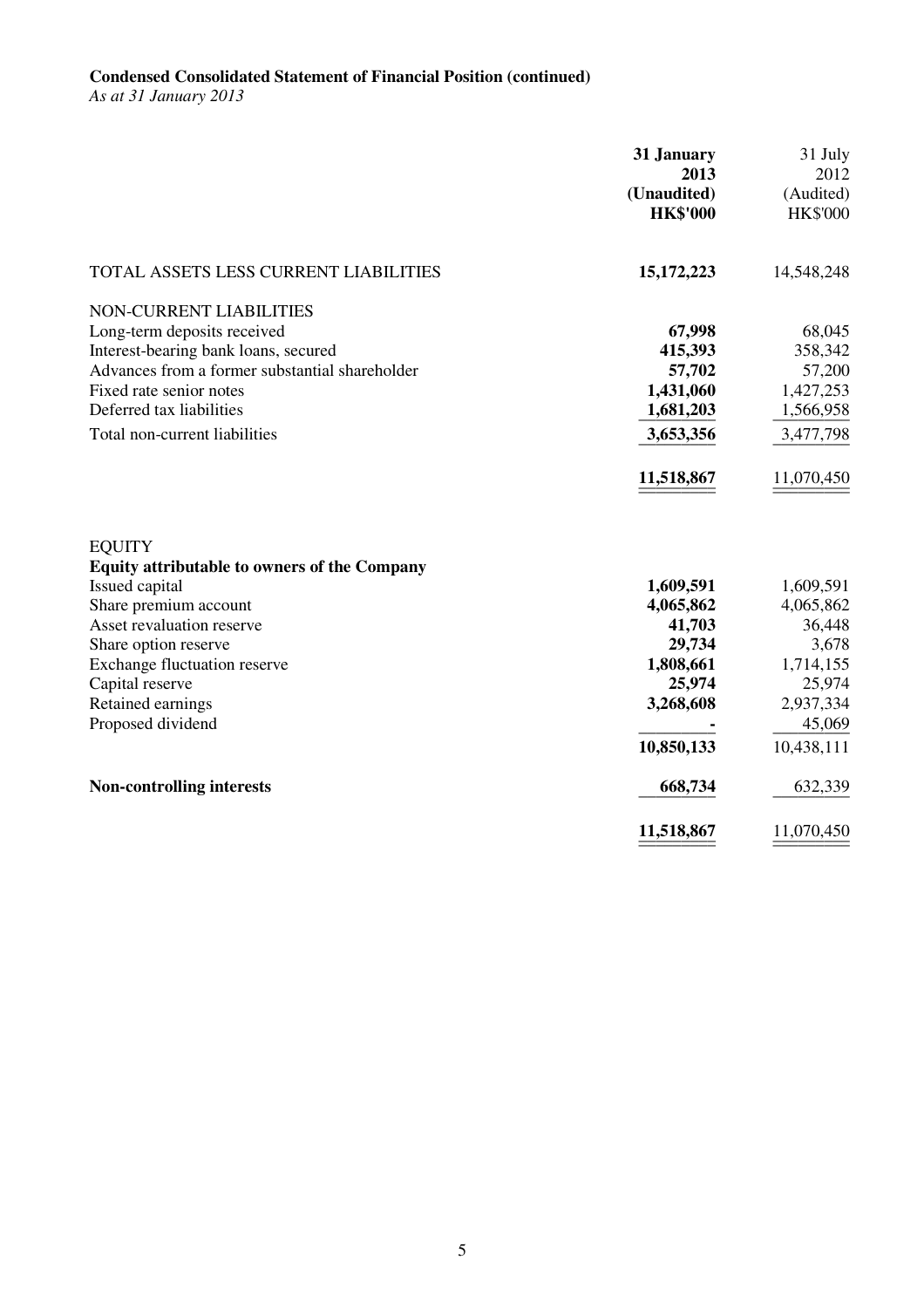*As at 31 January 2013* 

#### **1. BASIS OF PREPARATION**

The unaudited condensed consolidated interim financial statements of the Group for the six months ended 31 January 2013 have been prepared in accordance with the applicable disclosure requirements of Appendix 16 to the Rules Governing the Listing of Securities on The Stock Exchange of Hong Kong Limited (the "**Listing Rules**") and Hong Kong Accounting Standard ("**HKAS**") 34 "Interim Financial Reporting" issued by the Hong Kong Institute of Certified Public Accountants.

The condensed consolidated interim financial statements have not been audited by the Company's independent auditors but have been reviewed by the independent auditors and the audit committee of the Company.

#### **2. SIGNIFICANT ACCOUNTING POLICIES**

The significant accounting policies and basis of presentation used in the preparation of these interim financial statements are the same as those used in the Group's audited consolidated financial statements for the year ended 31 July 2012. The Group has adopted the new and revised Hong Kong Financial Reporting Standards ("**HKFRSs**", which also include HKASs and Interpretations) which are applicable to the Group and are effective in the current period. The adoption of these new and revised HKFRSs has had no material impact on the reported results or financial position of the Group.

#### **Impact of issued but not yet effective HKFRSs**

The Group has not applied the following new and revised HKFRSs, that have been issued but are not yet effective, in these interim financial statements:

| HK(IFRIC)-Int 20<br>Amendments to HKFRS 1 | Stripping Costs in the Production Phase of a Surface Mine<br>Government Loans <sup>1</sup> |
|-------------------------------------------|--------------------------------------------------------------------------------------------|
| <b>Annual Improvements Project</b>        | Annual Improvements to HKFRSs 2009-2011 Cycle <sup>1</sup>                                 |
| <b>HKFRS 7 Amendments</b>                 | Disclosures - Offsetting Financial Assets and Financial Liabilities <sup>1</sup>           |
| <b>HKFRS 13</b>                           | Fair Value Measurement <sup>1</sup>                                                        |
| HKAS 19 (2011)                            | Employee Benefits <sup>1</sup>                                                             |
| <b>HKAS 32 Amendments</b>                 | Offsetting Financial Assets and Financial Liabilities <sup>2</sup>                         |
| <b>HKFRS 9 Amendments</b>                 | Mandatory Effective Date of HKFRS 9 and                                                    |
| and HKFRS 7 Amendments                    | Transition Disclosures <sup>3</sup>                                                        |
| <b>HKFRS9</b>                             | Financial Instruments <sup>3</sup>                                                         |
| HKFRS 10, HKFRS 12, and                   | Investment Entities <sup>2</sup>                                                           |
| HKAS 27 (2011)                            |                                                                                            |
| Amendments                                |                                                                                            |

<sup>1</sup> Effective for annual periods beginning on or after 1 January 2013<br><sup>2</sup> Effective for annual periods beginning on or after 1 January 2014

<sup>2</sup> Effective for annual periods beginning on or after 1 January 2014

<sup>3</sup> Effective for annual periods beginning on or after 1 January 2015

 The Group is in the process of making an assessment of the impact upon initial application of the above new and revised HKFRSs. The Group is not yet in a position to state whether they would have a significant impact on the Group's results or financial position.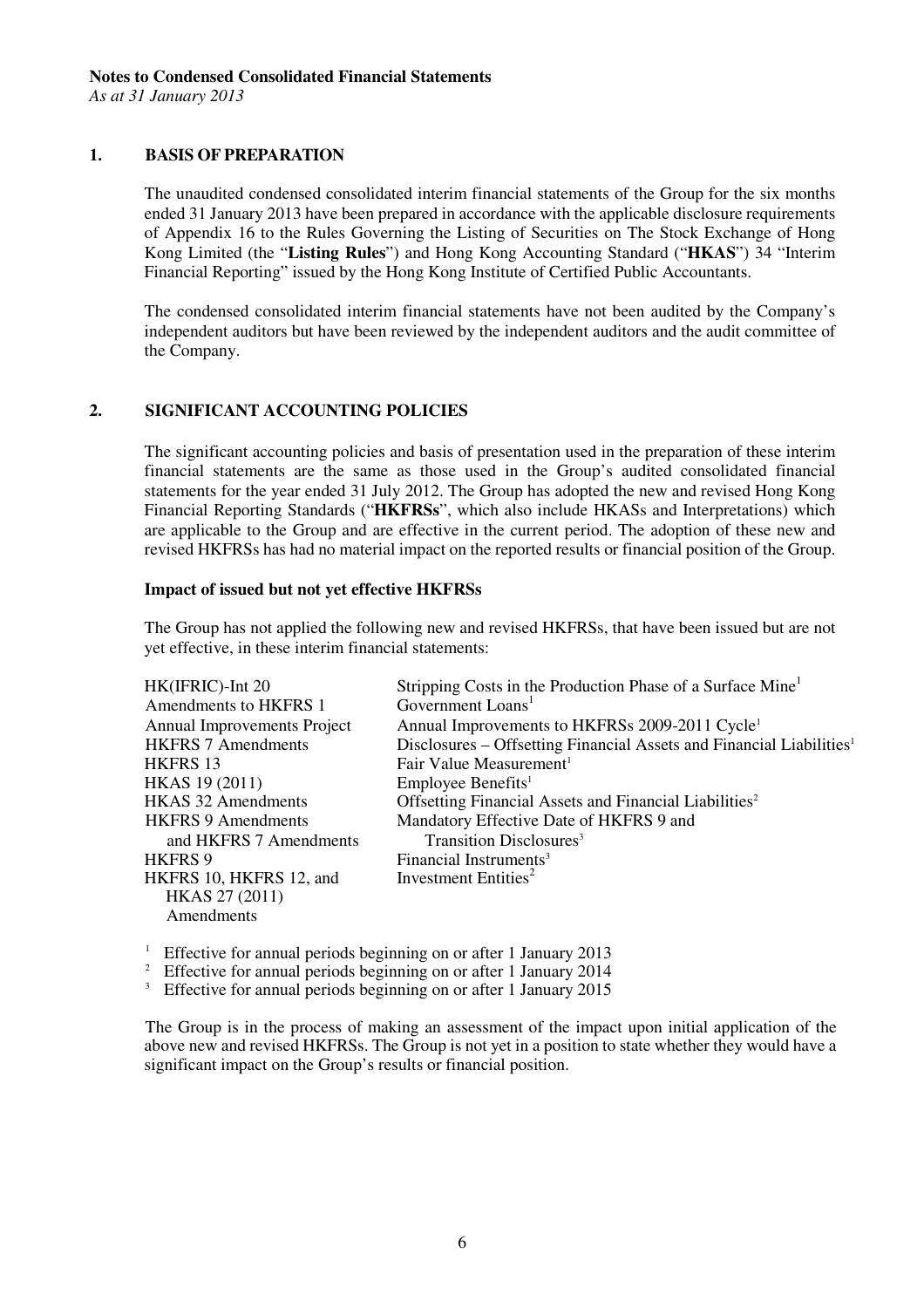|                                                                                                                                                  |                 | <b>Property</b>     | <b>Property</b>  | For the six months ended 31 January (Unaudited) |                     |                      |
|--------------------------------------------------------------------------------------------------------------------------------------------------|-----------------|---------------------|------------------|-------------------------------------------------|---------------------|----------------------|
|                                                                                                                                                  | 2013            | development<br>2012 | 2013             | investment<br>2012                              | 2013                | Consolidated<br>2012 |
|                                                                                                                                                  | <b>HK\$'000</b> | <b>HK\$'000</b>     | <b>HK\$'000</b>  | HK\$'000                                        | <b>HK\$'000</b>     | <b>HK\$'000</b>      |
| <b>Segment revenue/results:</b>                                                                                                                  |                 |                     |                  |                                                 |                     |                      |
| Segment revenue                                                                                                                                  |                 |                     |                  |                                                 |                     |                      |
| Sales to external customers                                                                                                                      | 549,673         | 604,328             | 262,496          | 227,004                                         | 812,169             | 831,332              |
| Other revenue                                                                                                                                    | 1,135           | 201                 | 54,574           | 47,016                                          | 55,709              | 47,217               |
| Total                                                                                                                                            | 550,808         | 604,529             | 317,070          | 274,020                                         | 867,878             | 878,549              |
| Segment results                                                                                                                                  | 126,695         | 228,194             | 473,237          | 554,449                                         | 599,932             | 782,643              |
| Unallocated gains                                                                                                                                |                 |                     |                  |                                                 | 23,267              | 10,427               |
| Unallocated expenses, net                                                                                                                        |                 |                     |                  |                                                 | 58,436)             | 23,070)              |
| Profit from operating activities                                                                                                                 |                 |                     |                  |                                                 | 564,763             | 770,000              |
| Finance costs                                                                                                                                    |                 |                     |                  |                                                 | (75,041)            | (45,123)             |
| Share of profit/(losses) of joint ventures                                                                                                       | 97,135          | 7,889)              |                  |                                                 | 97,135              | 7,889)               |
| Profit before tax                                                                                                                                |                 |                     |                  |                                                 | 586,857             | 716,988              |
| Tax                                                                                                                                              |                 |                     |                  |                                                 | (224,706)           | (270, 110)           |
| Profit for the period                                                                                                                            |                 |                     |                  |                                                 | 362,151             | 446,878              |
| Other segment information:                                                                                                                       |                 |                     |                  |                                                 |                     |                      |
| Fair value gains on                                                                                                                              |                 |                     |                  |                                                 |                     |                      |
| investment properties<br>Reversal of impairment/<br>(impairment) of properties<br>under development/investment<br>properties under construction* | (42,024)        | 4,401)              | 324,560<br>7,076 | 480,759<br>3,291)                               | 324,560<br>(34,948) | 480,759<br>7,692)    |
| Loss on disposal of items of                                                                                                                     |                 |                     |                  |                                                 |                     |                      |
| property, plant and equipment                                                                                                                    |                 | 17)                 | 21)              | (54, 487)                                       | 21)                 | (54,504)             |

*\* Impairment of HK\$42,024,000 (six months ended 31 January 2012: HK\$4,401,000) and reversal of impairment of HK\$7,076,000 (six months ended 31 January 2012: impairment of HK\$3,291,000) were recognised in profit or loss and in other comprehensive income, respectively.* 

|                               |                 | <b>Property</b> |                 | <b>Property</b> |                 |                     |
|-------------------------------|-----------------|-----------------|-----------------|-----------------|-----------------|---------------------|
|                               |                 | development     |                 | investment      |                 | <b>Consolidated</b> |
|                               | 31 January      | 31 July         | 31 January      | 31 July         | 31 January      | 31 July             |
|                               | 2013            | 2012            | 2013            | 2012            | 2013            | 2012                |
|                               | (Unaudited)     | (Audited)       | (Unaudited)     | (Audited)       | (Unaudited)     | (Audited)           |
|                               | <b>HK\$'000</b> | <b>HK\$'000</b> | <b>HK\$'000</b> | <b>HK\$'000</b> | <b>HK\$'000</b> | <b>HK\$'000</b>     |
| <b>Segment assets:</b>        |                 |                 |                 |                 |                 |                     |
| Segment assets                | 2,911,744       | 3,266,645       | 11,901,163      | 11,099,847      | 14,812,907      | 14,366,492          |
| Investments in joint ventures | 421,024         | 319.861         | ۰               |                 | 421,024         | 319,861             |
| Unallocated assets            |                 |                 |                 |                 | 2,814,642       | 2,807,538           |
| Total assets                  |                 |                 |                 |                 | 18,048,573      | 17,493,891          |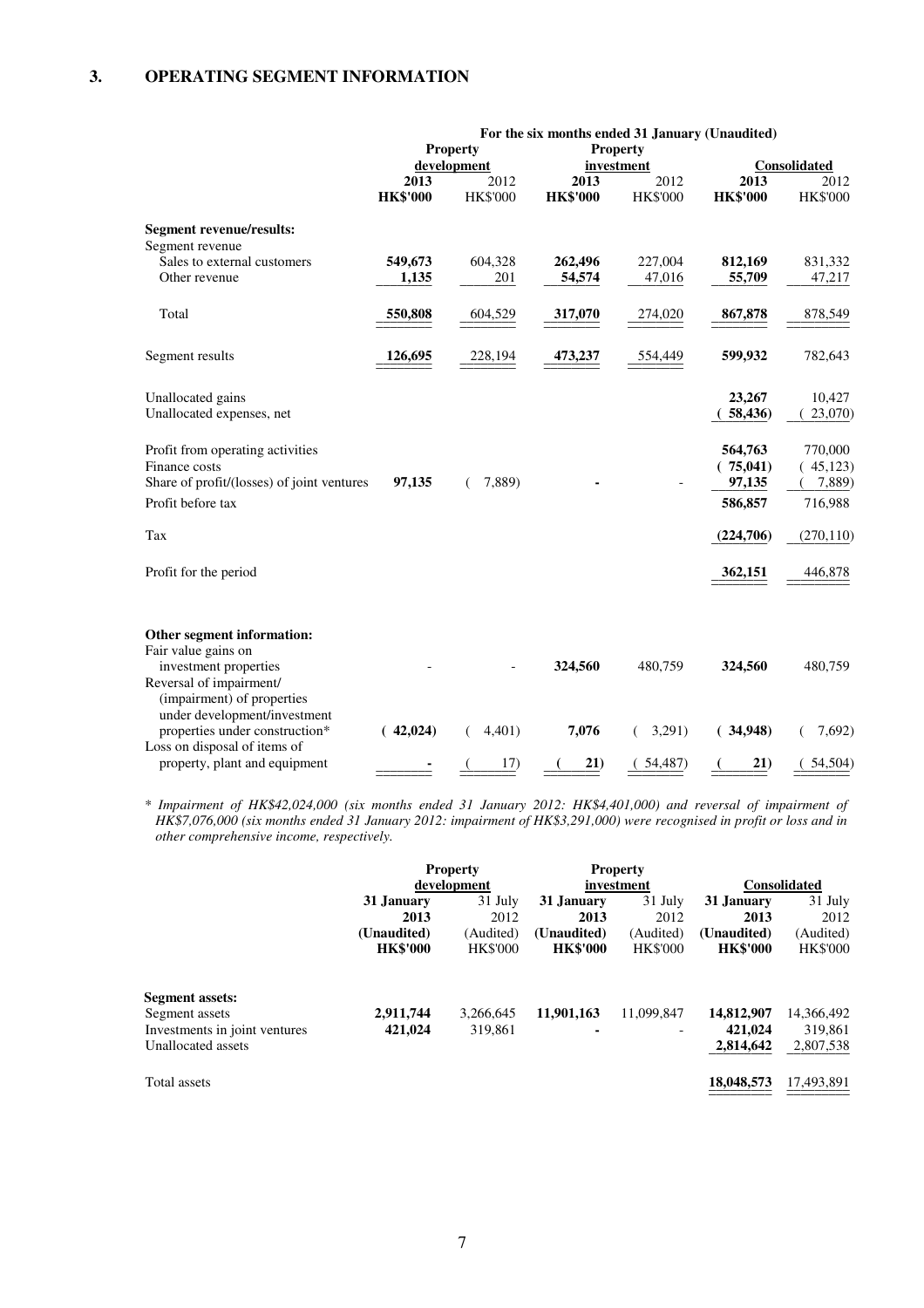#### **4. PROFIT FROM OPERATING ACTIVITIES**

The Group's profit from operating activities is arrived at after charging/(crediting):

|                                                                         | For the six months ended<br>31 January |                 |
|-------------------------------------------------------------------------|----------------------------------------|-----------------|
|                                                                         | 2013                                   | 2012            |
|                                                                         | (Unaudited)                            | (Unaudited)     |
|                                                                         | <b>HK\$'000</b>                        | <b>HK\$'000</b> |
| Cost of completed properties sold                                       | 333,090                                | 326,781         |
| Impairment of properties under development*                             | 42,024                                 | 4,401           |
| Depreciation <sup>#</sup>                                               | 30,956                                 | 29,664          |
| Foreign exchange differences, net*                                      | (4,515)                                | 7,863)          |
| Loss on disposal of items of property, plant and equipment <sup>#</sup> | 21                                     | 54,504          |
| Amortisation of prepaid land lease payments                             | 96                                     | 96              |

- #  *The depreciation charge of HK\$22,306,000 (six months ended 31 January 2012: HK\$9,092,000) for service apartments and related leasehold improvements and the loss on disposal of items of property, plant and equipment of HK\$21,000 (six months ended 31 January 2012: HK\$54,504,000) are included in "Other operating expenses, net" on the face of the condensed consolidated income statement.*
- *\* These items of expenses/(income) are included in "Other operating expenses, net" on the face of the condensed consolidated income statement.*

#### **5. FINANCE COSTS**

|                                                   | For the six months ended<br>31 January |                 |
|---------------------------------------------------|----------------------------------------|-----------------|
|                                                   | 2013                                   | 2012            |
|                                                   | (Unaudited)                            | (Unaudited)     |
|                                                   | <b>HK\$'000</b>                        | <b>HK\$'000</b> |
| Interest on:                                      |                                        |                 |
| Bank loans wholly repayable within five years     | 46,851                                 | 36,383          |
| Fixed rate senior notes, net                      | 65,755                                 | 65,866          |
| Amortisation of fixed rate senior notes           | 3,806                                  | 3,461           |
| Bank financing charges                            | 3,233                                  | 826             |
|                                                   | 119,645                                | 106,536         |
| Less: Capitalised in properties under development | 36,498)                                | (46,083)        |
| Capitalised in investment properties              | 8,106)                                 | 15,330)         |
|                                                   | 44,604)                                | (61, 413)       |
| Total finance costs                               | 75,041                                 | 45,123          |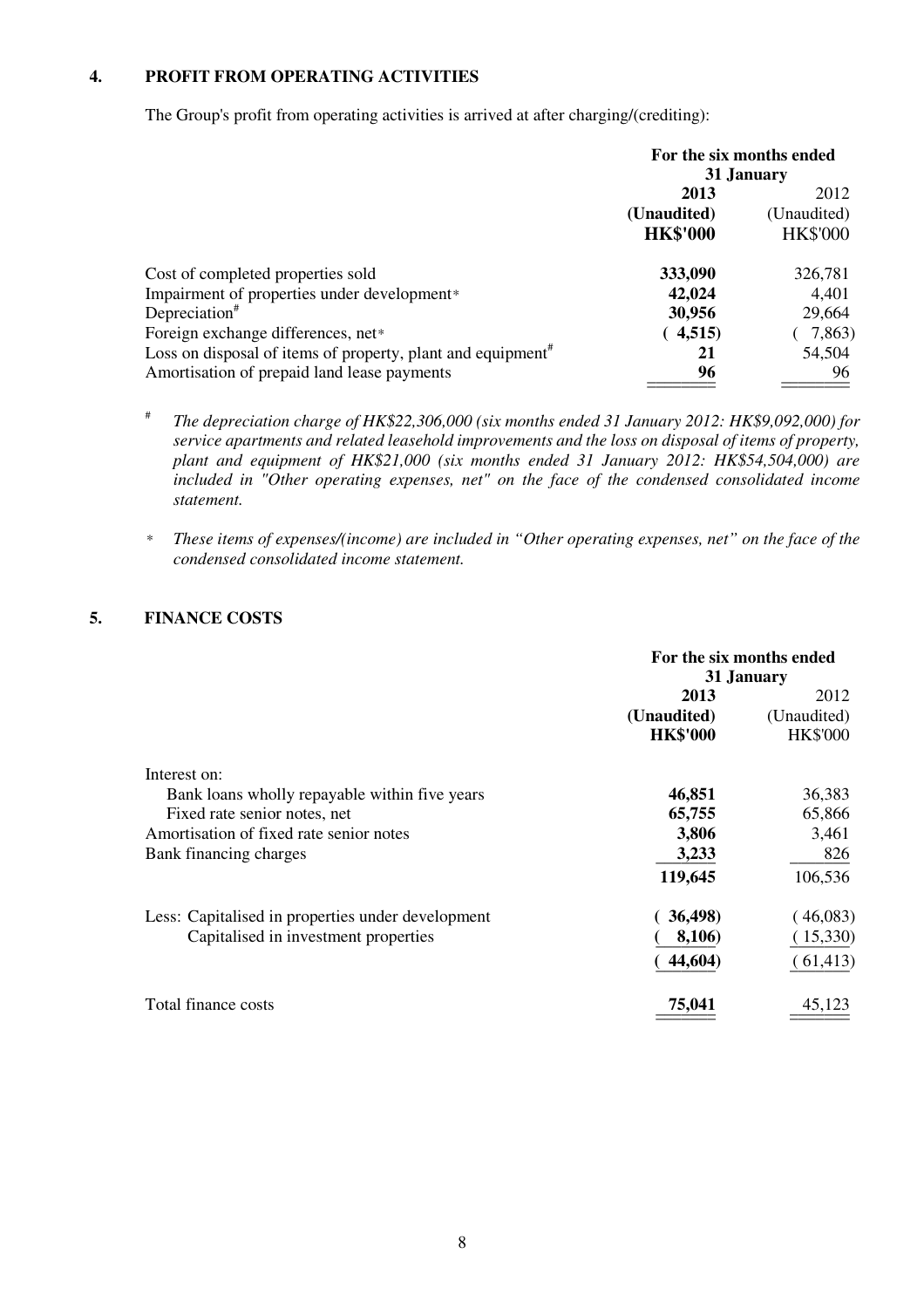#### **6. TAX**

 No provision for Hong Kong profits tax had been made as the Group had no estimated assessable profits arising in Hong Kong during the period (six months ended 31 January 2012: Nil). Taxes on profits assessable elsewhere had been calculated at the tax rates prevailing in the jurisdictions in which the Group operates.

|                                 |                 | For the six months ended |
|---------------------------------|-----------------|--------------------------|
|                                 |                 | 31 January               |
|                                 | 2013            | 2012                     |
|                                 | (Unaudited)     | (Unaudited)              |
|                                 | <b>HK\$'000</b> | <b>HK\$'000</b>          |
| Current - Mainland China        |                 |                          |
| Corporate income tax            | 47,025          | 35,147                   |
| Land appreciation tax           | 79,032          | 93,806                   |
| Deferred                        | 98,649          | 141,157                  |
| Total tax charge for the period | 224,706         | 270,110                  |

#### **7. EARNINGS PER SHARE ATTRIBUTABLE TO OWNERS OF THE COMPANY**

 The calculation of basic earnings per share amounts was based on the profit for the period attributable to owners of the Company of HK\$331,274,000 (six months ended 31 January 2012: HK\$399,129,000), and the weighted average number of ordinary shares of 16,095,912,956 (six months ended 31 January 2012: adjusted as 8,357,493,266) in issue during the period, as adjusted to reflect the bonus element inherent in the open offer during the year ended 31 July 2012.

The calculation of diluted earnings per share amounts was based on the profit for the period attributable to owners of the Company as used in the basic earnings per share calculation. The weighted average number of ordinary shares used in the calculation is the number of ordinary shares in issue during the period, as used in the basic earnings per share calculation, and the weighted average number of ordinary shares assumed to have been issued at no consideration on the deemed exercise of all dilutive potential ordinary shares into ordinary shares.

The calculations of basic and diluted earnings per share are based on:

| For the six months ended |                                                                  |
|--------------------------|------------------------------------------------------------------|
| 31 January               |                                                                  |
| 2013                     |                                                                  |
| (Unaudited)              |                                                                  |
| <b>HK\$'000</b>          |                                                                  |
|                          | Earnings<br>Profit attributable to owners of the Company         |
| 331,274                  | used in the basic earnings per share calculation                 |
|                          |                                                                  |
| <b>Number of shares</b>  |                                                                  |
|                          | <b>Shares</b>                                                    |
|                          | Weighted average number of ordinary shares in issue during       |
| 16,095,912,956           | the period used in the basic earnings per share calculation      |
|                          | Effect of dilution – weighted average number of ordinary shares: |
| 21,230,419               | Share options                                                    |
|                          |                                                                  |
| 16, 117, 143, 375        |                                                                  |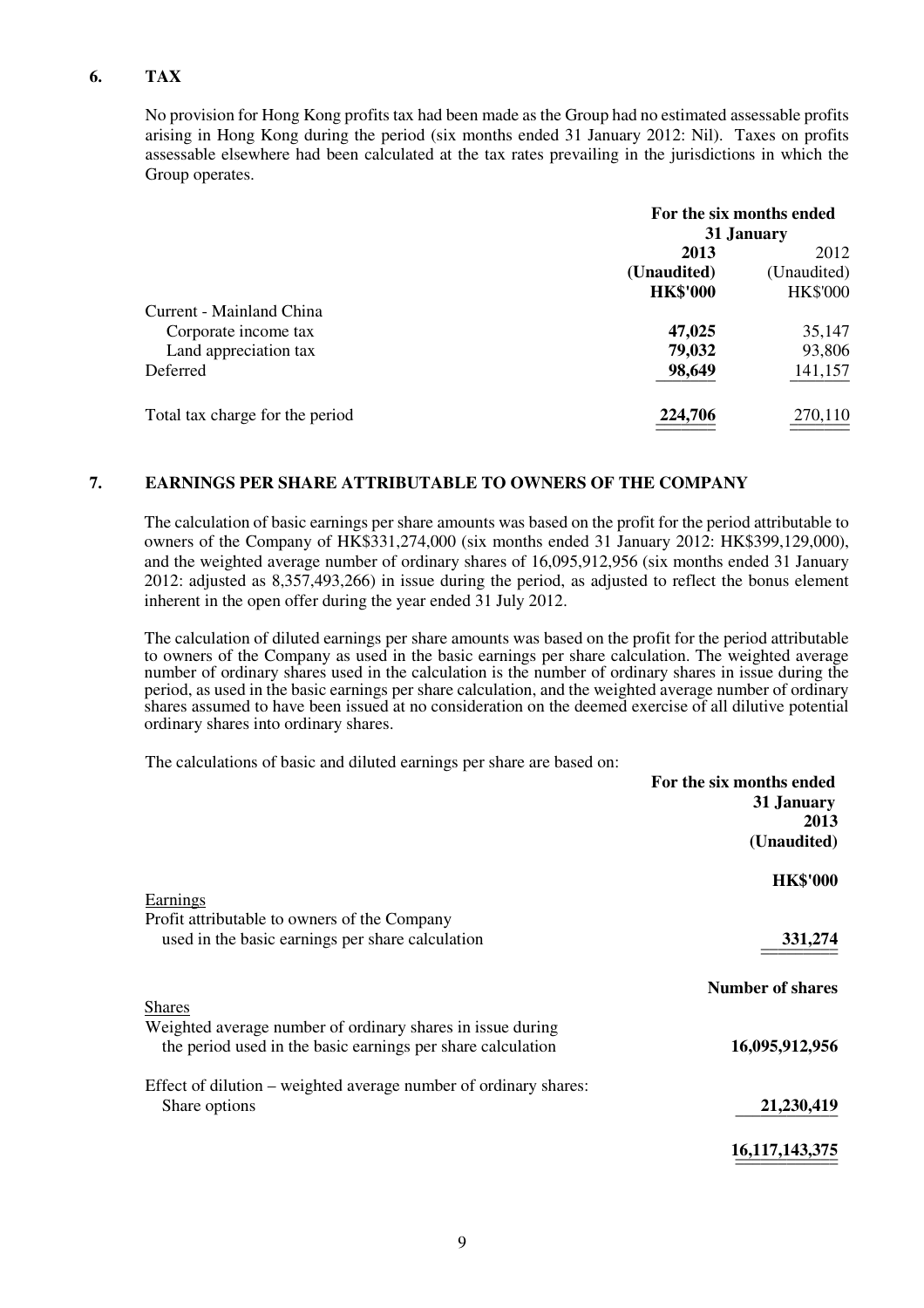#### **7. EARNINGS PER SHARE ATTRIBUTABLE TO OWNERS OF THE COMPANY (CONTINUED)**

 No adjustment had been made to the basic earnings per share amount presented for the period ended 31 January 2012 in respect of a dilution as the impact of the share options outstanding had an anti-dilutive effect on the basic earnings per share amount presented.

#### **8. DEBTORS, DEPOSITS AND PREPAYMENTS**

 The Group maintains various credit policies for different business operations in accordance with business practices and market conditions in which the respective subsidiaries operate. Sales proceeds receivable from the sale of properties are settled in accordance with the terms of the respective contracts. Rent and related charges in respect of the leasing of properties are receivable from tenants, and are normally payable in advance with rental deposits received in accordance with the terms of the tenancy agreements. Service apartments charges are mainly settled by customers on cash basis except for those corporate clients who maintain credit accounts with the Group, the settlement of which is in accordance with the respective agreements. In view of the aforementioned and the fact that the Group's trade receivables relate to a large number of diversified customers, there is no significant concentration of credit risk.

An ageing analysis of the trade receivables as at the end of the reporting period, based on the payment due date, is as follows:

| 31 January      | 31 July         |
|-----------------|-----------------|
| 2013            | 2012            |
| (Unaudited)     | (Audited)       |
| <b>HK\$'000</b> | <b>HK\$'000</b> |
|                 |                 |
| 66,594          | 62,651          |
| 1,712           | 3,214           |
| 68,306          | 65,865          |
| 71,392          | 69,255          |
| 139,698         | 135,120         |
|                 |                 |

#### **9. CREDITORS AND ACCRUALS**

 An ageing analysis of the trade payables as at the end of the reporting period, based on the payment due date, is as follows:

|                             | 31 January<br>2013<br>(Unaudited)<br><b>HK\$'000</b> | 31 July<br>2012<br>(Audited)<br><b>HK\$'000</b> |
|-----------------------------|------------------------------------------------------|-------------------------------------------------|
| Trade payables:             |                                                      |                                                 |
| Within one month            | 14,445                                               | 40,101                                          |
| One to three months         | 519                                                  | 3,676                                           |
| Over three months           |                                                      | 895                                             |
|                             | 14,964                                               | 44,672                                          |
| Accruals and other payables | 654,272                                              | 642,523                                         |
| Total                       | 669,236                                              | 687,195                                         |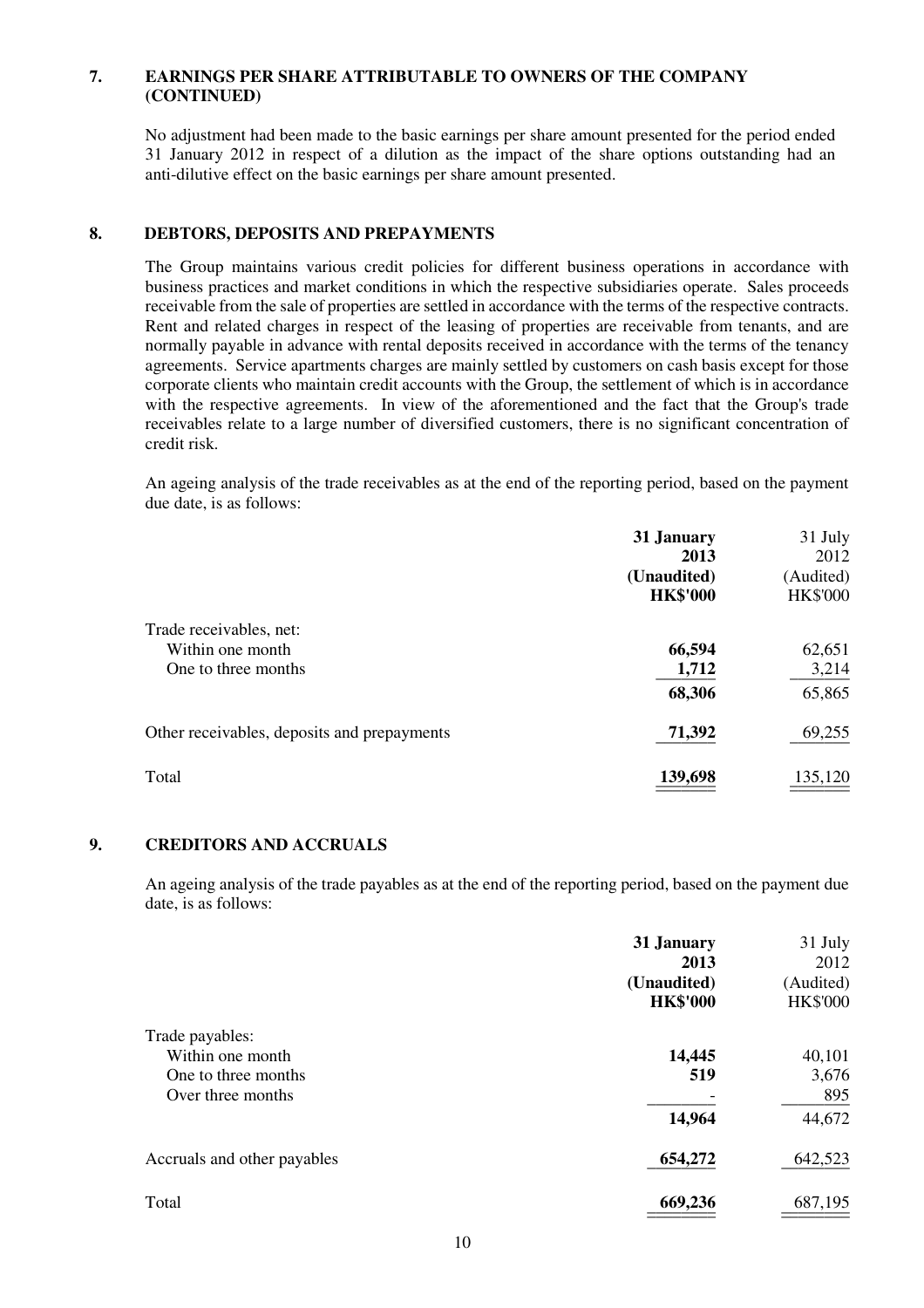#### **INTERIM DIVIDEND**

The Board has resolved not to pay an interim dividend for the six months ended 31 January 2013 (six months ended 31 January 2012: Nil).

## **MANAGEMENT DISCUSSION AND ANALYSIS**

#### **Overview of Interim Results**

For the six months ended 31 January 2013, the Group recorded a turnover of HK\$812.2 million (2012: HK\$831.3 million) and a gross profit of HK\$420.1 million (2012: HK\$454.1 million), representing a decrease of approximately 2% and 7%, respectively over the same period last year. Turnover from rental income and sales during the period was HK\$262.5 million (2012: HK\$227.0 million) and HK\$549.7 million (2012: HK\$604.3 million), respectively. Net profit attributable to owners of the Company was approximately HK\$331.3 million (2012: HK\$399.1 million), representing a decrease of approximately 17% over the same period last year.

Basic earnings per share was HK\$0.021 (2012: HK\$0.048). Excluding the effect of property revaluations, net profit attributable to owners of the Company was approximately HK\$107.6 million (2012: HK\$75.5 million), representing an increase of approximately 43% over the same period last year. Basic earnings per share excluding the revaluation effect correspondingly decreased to HK\$0.007 (2012: HK\$0.009).

Equity attributable to owners of the Company as at 31 January 2013 amounted to HK\$10,850.1 million, up from HK\$10,438.1 million as at 31 July 2012. Net asset value per share attributable to owners of the Company increased to HK\$0.674 per share as at 31 January 2013 from HK\$0.648 per share as at 31 July 2012.

Despite the challenging operating environment during the period under review, the business delivered an encouraging set of results underpinned by a sound foundation of rental income from the rental portfolio.

As at 31 January 2013, the Group maintained a property portfolio (excluding car-parking spaces and ancillary facilities) comprising of completed rental properties with attributable gross floor area ("**GFA**") of approximately 2.485 million square feet, properties under development of approximately 9.479 million square feet, and properties held for sale of approximately 1.147 million square feet. The Group will continue to build on this sound asset base with a view to delivering long-term value to its shareholders.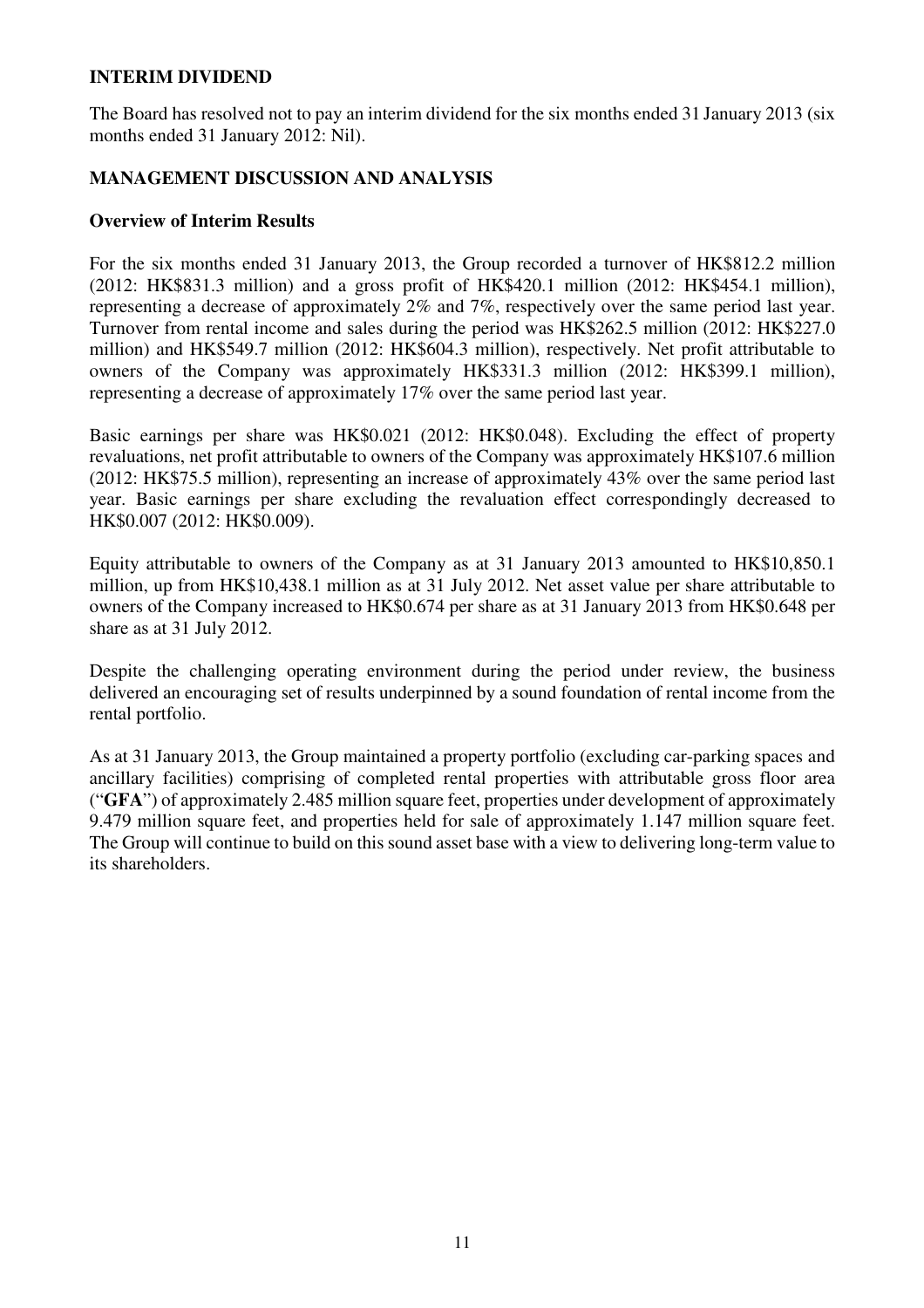## **Property Portfolio Composition**

|                                                 | <b>Commercial</b><br>/Retail | <b>Office</b>            | <b>Service</b><br>Apartment | <b>Residential</b> | <b>Total</b><br>(excluding<br>carpark &<br>ancillary<br>facilities) | No. of<br>carparking<br>spaces<br>attributable to<br>the Group |
|-------------------------------------------------|------------------------------|--------------------------|-----------------------------|--------------------|---------------------------------------------------------------------|----------------------------------------------------------------|
| Investment<br>Properties <sup>1</sup>           | 1,455                        | 548                      | 482                         | -                  | 2,485                                                               | 537                                                            |
| Under<br>Properties<br>Development <sup>2</sup> | 1,190                        | 1,319                    | 871                         | 6,099              | 9,479                                                               | 6,877                                                          |
| Properties<br>Held<br>for<br>Sale <sup>3</sup>  | 176                          | $\overline{\phantom{0}}$ | 153                         | 818                | 1,147                                                               | 1,186                                                          |
| <b>Total GFA</b>                                | 2,821                        | 1,867                    | 1,506                       | 6,917              | 13,111                                                              | 8,600                                                          |

Approximate attributable GFA (in '000 square feet) and car-parking spaces as at 31 January 2013:

*1. Completed and rental generating properties* 

*2. All properties under construction* 

*3. Completed properties for sale/lease* 

#### **Property Investment**

#### **Rental Income**

For the six months ended 31 January 2013, the Group's rental operations recorded a turnover of HK\$262.5 million (2012: HK\$227.0 million), representing a 16% increase over the same period last year. Breakdown of rental turnover by major investment properties is as follows:

|                                                                         | Six months ended 31 January |                      |                |                                                          |
|-------------------------------------------------------------------------|-----------------------------|----------------------|----------------|----------------------------------------------------------|
|                                                                         | 2013<br>HK\$ million        | 2012<br>HK\$ million | $\%$<br>Change | Period end<br>occupancy $(\%)$                           |
| Shanghai Hong Kong Plaza                                                | 182.9                       | 168.2                | 9              | Retail: 99.9<br>Office: 95.0<br>Service Apartments: 80.9 |
| Shanghai Regents Park<br>(commercial podium and car-parking spaces)     | 6.1                         | 5.2                  | 17             | 99.7                                                     |
| Shanghai Northgate Plaza I                                              | 4.9                         | 2.8                  | 75             | 89.9                                                     |
| Shanghai May Flower Plaza<br>(commercial podium and car-parking spaces) | 13.8                        | $\Omega$             | N/A            | 89.2                                                     |
| Guangzhou May Flower Plaza                                              | 46.8                        | 43.0                 | 9              | Retail: 99.8<br>Office: 100.0                            |
| Guangzhou West Point<br>(commercial podium and car-parking spaces)      | 8.0                         | 7.8                  | 3              | 97.0                                                     |
| Total:                                                                  | 262.5                       | 227.0                | 16             |                                                          |

Rental income performed steadily as a whole with almost full occupancy in the major properties. The increase is primarily attributable to rental reversion and change in tenant mix across the portfolio, as well as contribution from the retail podium of the Shanghai May Flower Plaza since the end of the financial year 2012.

A portion of the Palm Spring Rainbow Mall has been reclassified as rental properties as the floor space was leased out. Further reclassification and rental income recognition will take place in due course as the property becomes fully leased.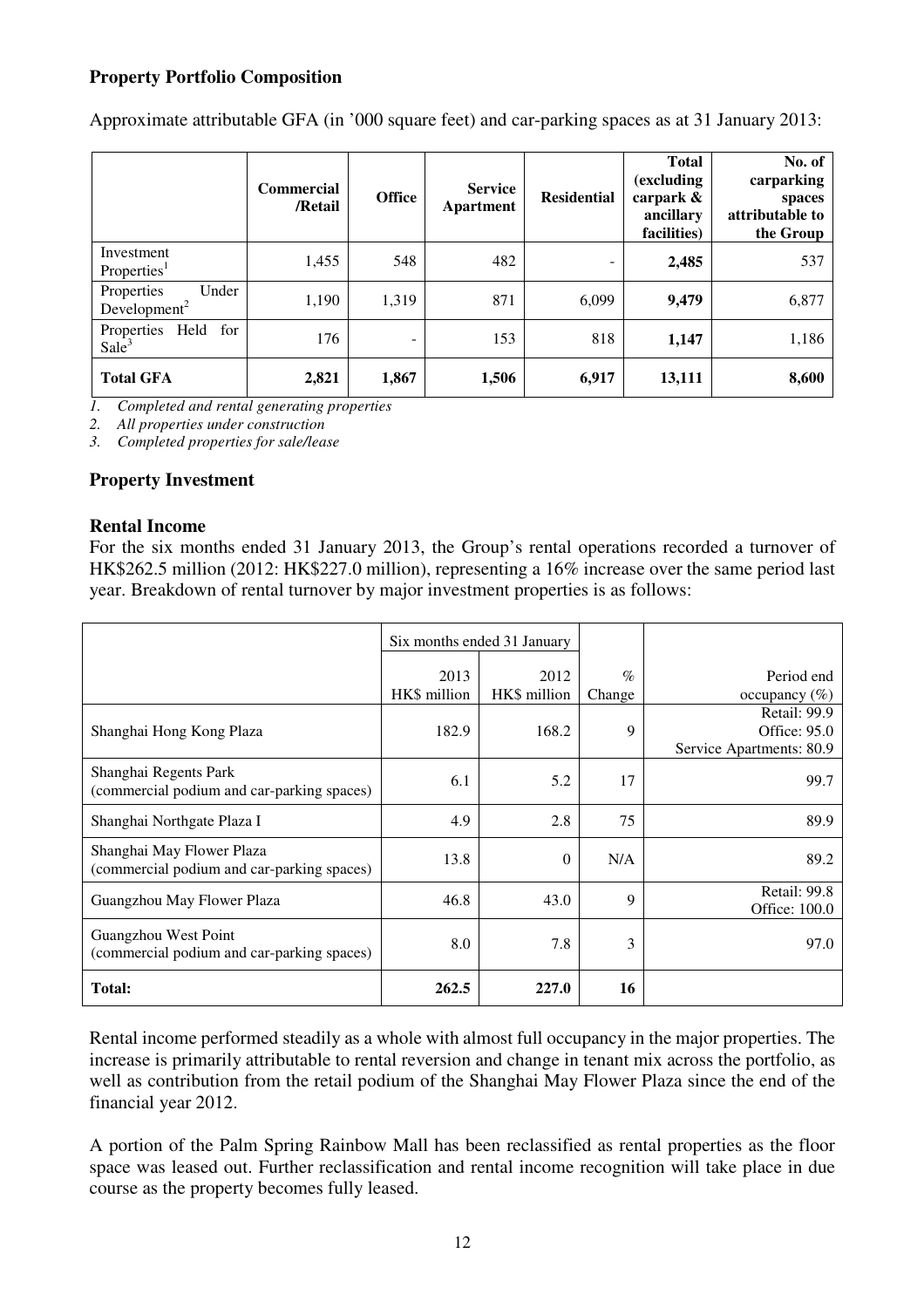### **Review of major rental properties**

## *Shanghai Hong Kong Plaza*

Shanghai Hong Kong Plaza is a twin-tower property located on both the North and South sides of the street at a prime location on Huaihaizhong Road in Huangpu District, Shanghai. The twin-towers are connected by a footbridge. The property's total GFA is approximately 1.18 million square feet excluding 350 car-parking spaces. The property comprises an office tower, shopping arcades and a service apartment tower. The property is directly above the Huangpi South Road Metro Station and is within walking distance of Xintiandi, a well-known landmark in Shanghai. The shopping arcades are now one of the most visible high-end retail venues for global luxury brands in the area. Anchor tenants include The Apple Store, Cartier, Coach, GAP, Tiffany, MCM, Shiatzy Chen, Y3 and internationally renowned luxury brands and high-end restaurants. The service apartments are managed by the Ascott Group and the Group has successfully leveraged the Ascott Group's extensive experience and expertise in operating service apartments to position the service apartments as a high-end product.

### *Shanghai May Flower Plaza*

Shanghai May Flower Plaza is a mixed-use project located at the junction of Da Tong Road and Zhi Jiang Xi Road in Su Jia Xiang in the Zhabei District in Shanghai. This project is situated near the Zhongshan Road North Metro Station. The Group retains a 95% interest in the retail podium which has approximately 320,314 square feet of GFA including the basement commercial area. The asset is positioned as a community retail facility with Lotte Mart as the anchor tenant.

### *Shanghai Northgate Plaza*

Shanghai Northgate Plaza I comprises office units, a retail podium (now closed) and car-parking spaces. Located on Tian Mu Road West in the Zhabei District of Shanghai near the Shanghai Railway Terminal, this property has a total GFA of approximately 322,581 square feet excluding car-parking spaces and ancillary area. Shanghai Northgate Plaza II is a vacant site adjacent to Plaza I. The site area of Plaza II is approximately 44,293 square feet and its buildable GFA is approximately 375,007 square feet. The Group plans to redevelop Shanghai Northgate Plaza I and II together under a comprehensive redevelopment plan. The redeveloped project will include an office tower, a shopping arcade and underground car-parking spaces. The Group is currently discussing the redevelopment proposal with professional consultants and local authorities.

## *Guangzhou May Flower Plaza*

Guangzhou May Flower Plaza is a prime property situated at Zhongshanwu Road, Yuexiu District directly above the Gongyuanqian Metro Station in Guangzhou, the interchange station of Guangzhou Subway Lines No. 1 and 2. This 13-storey complex has a total GFA of approximately 436,855 square feet excluding 136 car-parking areas. The building comprises of retail spaces, restaurants, office units and car-parking spaces. The property is fully leased to tenants comprising well-known corporations, consumer brands and restaurants.

## *Guangzhou West Point*

Guangzhou West Point is located on Zhongshan Qi Road and is within walking distance from the Ximenkou Subway Station. This is a mixed use property where the Group has effectively sold all the residential and office units and retained a commercial podium with GFA of approximately 182,344 square feet excluding 141 car-parking spaces. Tenants of the retail podium include renowned restaurants and local retail brands.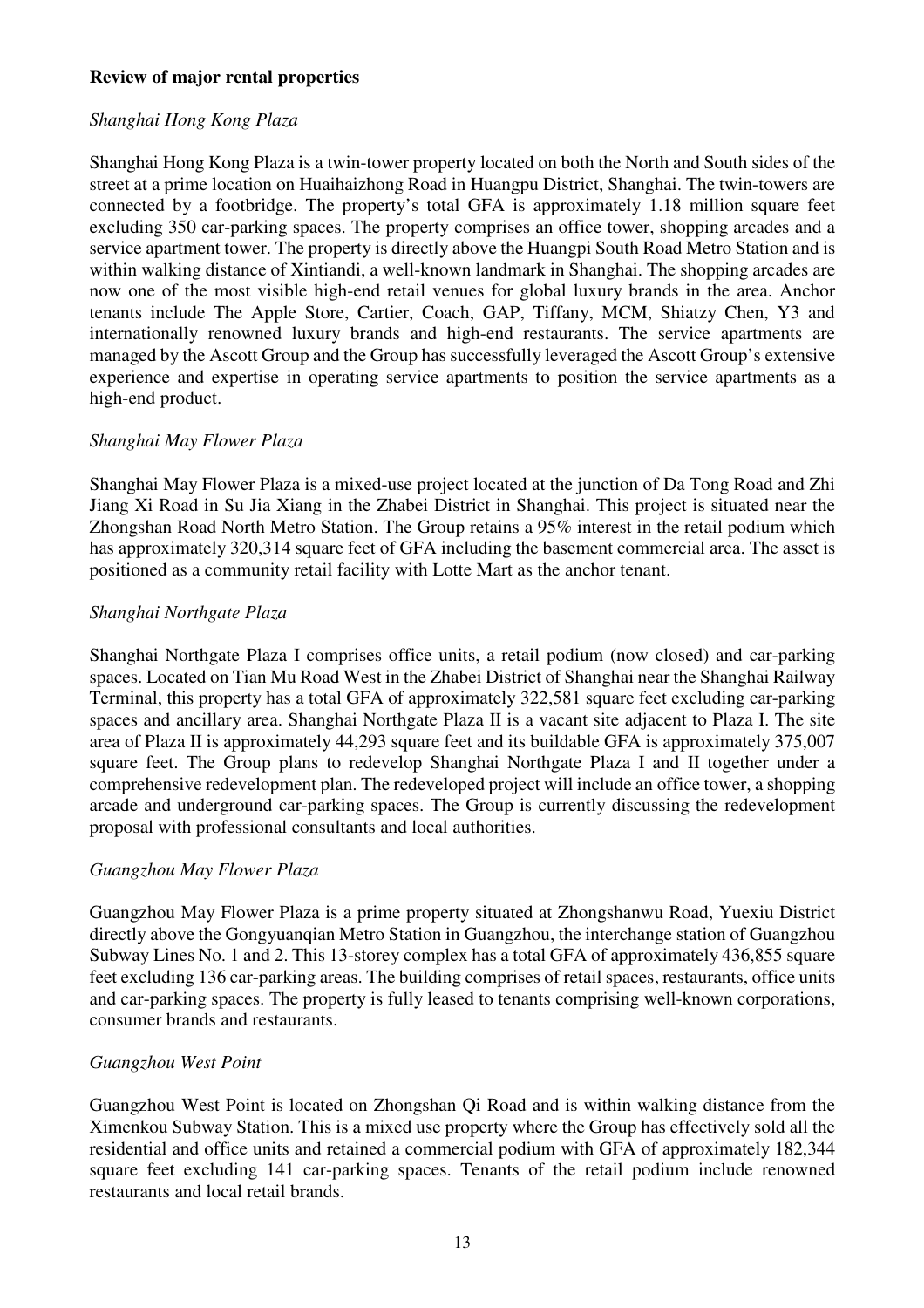## **Property Development**

## **Recognised Sales**

For the six months ended 31 January 2013, the Group's property development operations recorded a turnover of HK\$549.7 million (2012: HK\$604.3 million) from sale of properties, representing a 9% decrease in value and 197,303 square feet increase in GFA over the same period last year. The decrease in recognised sales was due to recognition of sales of Shanghai May Flower Plaza being lower compared to the same period last year and recognition of sales of Palm Spring Phase I which has a lower average selling price, which led to an overall reduction in average selling price. Total recognised sales was primarily driven by the sales performance of Shanghai May Flower Plaza and Zhongshan Palm Spring of which approximately 94,883 and 233,035 square feet of residential GFA were sold respectively.

Sales of Dolce Vita Phase I performed well and achieved an average selling price of HK\$1,779 per square feet. This is recognised as a component of "Share of profit of joint ventures" in the condensed consolidated income statement.

For the six months ended 31 January 2013, average selling price recognised as a whole (excluding Dolce Vita) decreased by HK\$2,513 to approximately HK\$1,664 per square feet (2012: HK\$4,177 per square feet).

Breakdown of turnover for the six months ended at 31 January 2013 from property sales is as follows:

| <b>Recognised basis</b>                                                                   | Approximate<br><b>Gross Floor Area</b> | <b>Average Selling</b><br>Price <sup>#</sup> | Turnover*           |
|-------------------------------------------------------------------------------------------|----------------------------------------|----------------------------------------------|---------------------|
|                                                                                           | <b>Square feet</b>                     | <b>HK\$/square feet</b>                      | <b>HK\$</b> million |
| Shanghai May Flower Plaza                                                                 |                                        |                                              |                     |
| <b>Residential Units</b>                                                                  | 94,883                                 | 3,889                                        | 348.1               |
| <b>Office Apartment Units</b>                                                             | 572                                    | 2,573                                        | 1.4                 |
| Zhongshan Palm Spring                                                                     |                                        |                                              |                     |
| Residential Units - High-rise                                                             | 230,490                                | 585                                          | 127.1               |
| <b>Residential Units - Townhouses</b>                                                     | 2,545                                  | 2,017                                        | 4.8                 |
| Shanghai Regents Park Phase II<br><b>Residential Units</b>                                | 7,697                                  | 4,820                                        | 35.0                |
| Guangzhou West Point                                                                      |                                        |                                              |                     |
| <b>Residential Units</b>                                                                  | 4,854                                  | 2,587                                        | 11.8                |
| <b>Office Units</b>                                                                       | 9,229                                  | 2,464                                        | 21.5                |
| <b>Total</b>                                                                              | 350,270                                | 1,664                                        | 549.7               |
|                                                                                           |                                        |                                              |                     |
| Recognised sales from joint venture project                                               |                                        |                                              |                     |
| Guangzhou Dolce Vita                                                                      |                                        |                                              |                     |
| Residential Units** (47.5% basis)<br>#<br>$D_{\alpha} f_{\alpha}$ is business to $\alpha$ | 226,939                                | 1,779                                        | 380.7               |

 *Before business tax* 

*\* After business tax* 

*\*\* Guangzhou Dolce Vita is a joint venture project with CapitaLand and China Holdings Pte. Ltd. ("CapitaLand") in which each of the Group and CapitaLand has an effective 47.5% interest. For the six months ended 31 January 2013, the recognised sales (after business tax) attributable to the full project is HK\$801.4 million and approximately 477,766 square feet of GFA were recognised.*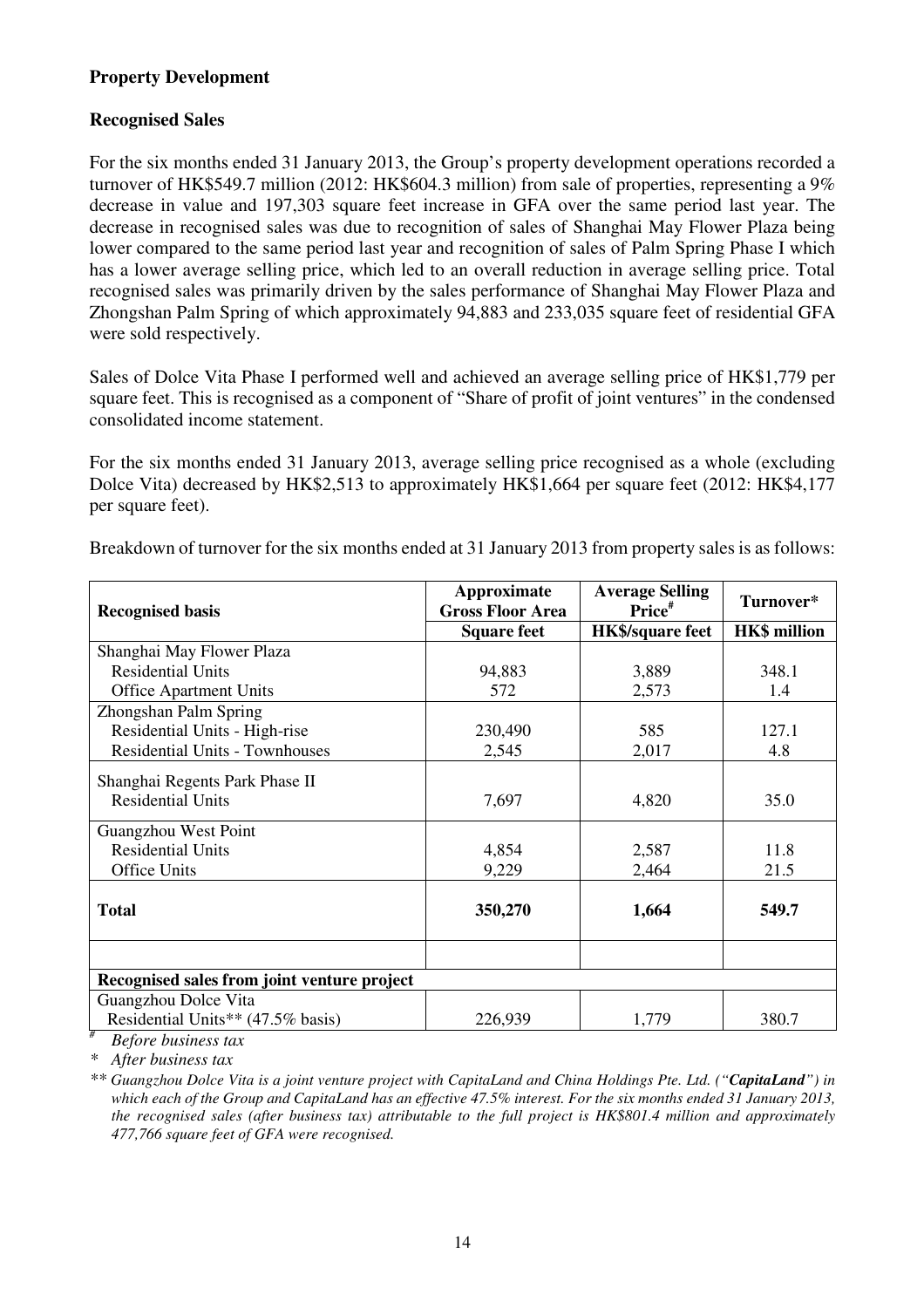## **Contracted Sales**

As at 31 January 2013, the Group's property development operations has contracted but not yet recognised sales of HK\$1,060.8 million from sale of properties.

Breakdown of contracted but not yet recognised sales as at 31 January 2013 is as follows:

| <b>Contracted basis</b>                     | Approximate<br><b>Gross Floor Area</b> | <b>Average Selling</b><br>Price# | Turnover <sup>#</sup> |
|---------------------------------------------|----------------------------------------|----------------------------------|-----------------------|
|                                             | <b>Square feet</b>                     | <b>HK\$/square feet</b>          | <b>HK\$</b> million   |
| Shanghai May Flower Plaza                   |                                        |                                  |                       |
| <b>Residential Units</b>                    | 85,264                                 | 3,926                            | 334.8                 |
| <b>Office Apartment Units</b>               | 36,778                                 | 2,937                            | 108.0                 |
| Shanghai Regents Park Phase II              |                                        |                                  |                       |
| <b>Residential Units</b>                    | 3,648                                  | 4,951                            | 18.1                  |
| Guangzhou West Point                        |                                        |                                  |                       |
| <b>Residential Units</b>                    | 1,213                                  | 2,679                            | 3.2                   |
| Zhongshan Palm Spring                       |                                        |                                  |                       |
| Residential Units - High-rise               | 78,089                                 | 579                              | 45.2                  |
| <b>Residential Units - Townhouses</b>       | 34,255                                 | 1,366                            | 46.8                  |
| Sub-total                                   | 239,247                                | 2,324                            | 556.1                 |
|                                             |                                        |                                  |                       |
| Contracted sales from joint venture project |                                        |                                  |                       |
| Guangzhou Dolce Vita                        |                                        |                                  |                       |
| Residential Units** (47.5% basis)           | 271,260                                | 1,861                            | 504.7                 |
|                                             |                                        |                                  |                       |
| <b>Total</b>                                | 510,507                                | 2,078                            | 1,060.8               |

*# Before business tax* 

*\*\* Guangzhou Dolce Vita is a joint venture project with CapitaLand in which each of the Group and CapitaLand has an effective 47.5% interest. As at 31 January 2013, the contracted but not yet recognised sales attributable to the full project is HK\$1,062.5 million and approximately 571,074 square feet of GFA were sold.* 

## **Review of major projects completed for sale and under development**

## *Shanghai May Flower Plaza*

Shanghai May Flower Plaza is a completed mixed-use project located at the junction of Da Tong Road and Zhi Jiang Xi Road in Su Jia Xiang in the Zhabei District in Shanghai and situated near the Zhongshan Road North Metro Station. The residential portion of Shanghai May Flower Plaza is branded "The Mid-town" which comprises 628 residential units and approximately 627,511 square feet of GFA. During the period under review, 94,883 square feet was recognised at an average selling price of HK\$3,889 per square feet, which contributed HK\$348.1 million to the turnover. As at 31 January 2013, contracted but not yet recognised sales amounted to HK\$334.8 million or 85,264 square feet at an average selling price of HK\$3,926 per square feet. As at 31 January 2013, completed residential units held for sale in this development amounted to 321,685 square feet with a carrying amount of approximately HK\$571.0 million.

The for sale portion of the office apartments comprised of 96 units with a total GFA of approximately 57,486 square feet. During the period under review, sales of 572 square feet was recognised at an average selling price of HK\$2,573 per square feet, which contributed HK\$1.4 million to the turnover. As at 31 January 2013, contracted but not yet recognised sales amounted to HK\$108.0 million or 36,778 square feet at an average selling price of HK\$2,937 per square feet. As at 31 January 2013, completed office apartment units held for sale in this development amounted to 56,914 square feet with a carrying amount of approximately HK\$120.4 million.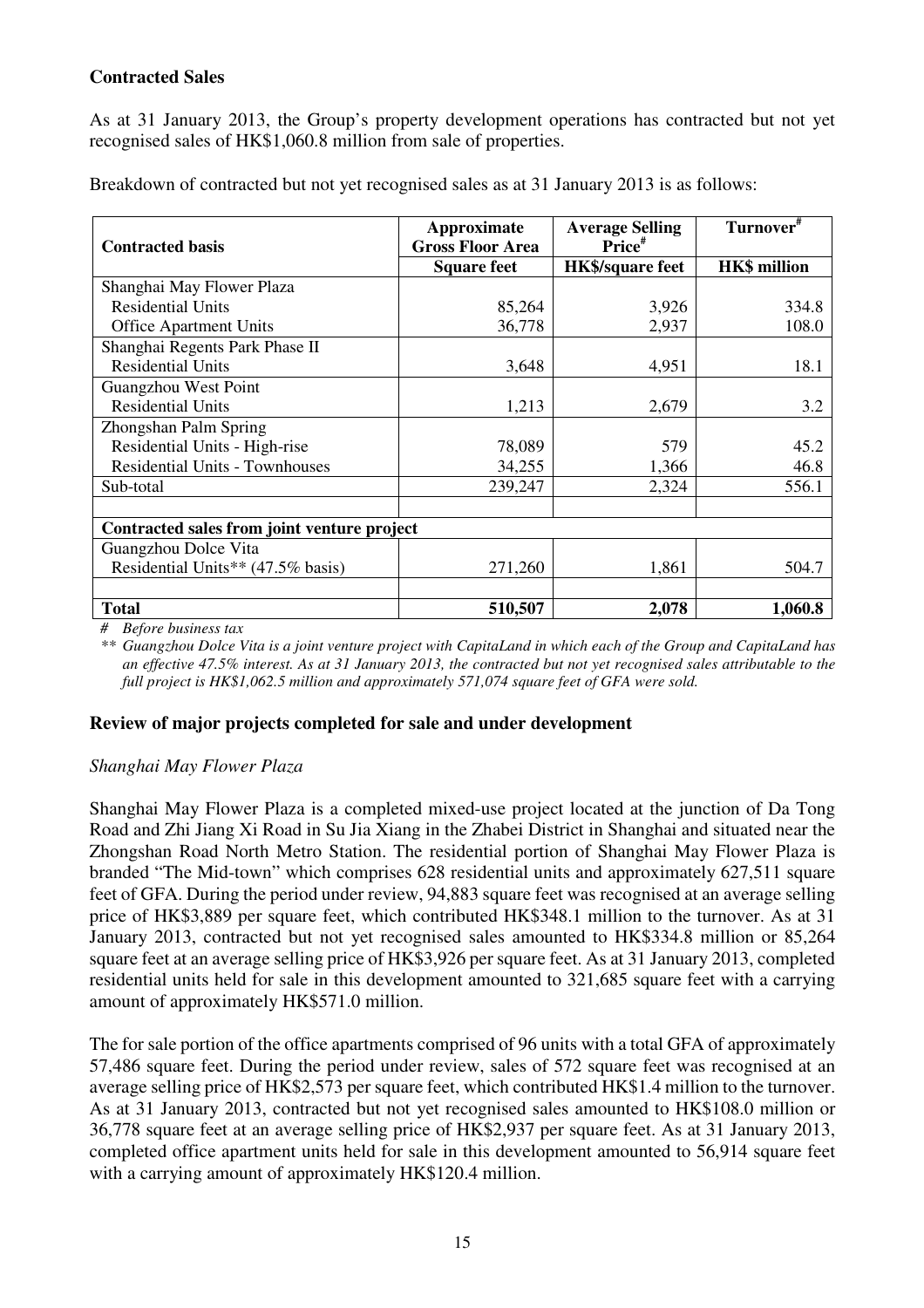## *Zhongshan Palm Spring*

The project is located in Caihong Planning Area, West District of Zhongshan. The overall development has a total planned GFA of approximately 8.813 million square feet. The project will comprise of high-rise residential towers, townhouses, service apartments and commercial blocks totaling 6.379 million square feet.

Phase Ia of the project, which was completed during the six months ended 31 January 2013, comprises of high-rise residential towers and townhouses. During the period under review, 230,490 square feet of high-rise residential units and 2,545 square feet of townhouses were recognised at average selling prices of HK\$585 and HK\$2,017 per square feet, respectively, which contributed a total of HK\$131.9 million to the sales turnover. As at 31 January 2013, contracted but not yet recognised sales amounted to HK\$45.2 million and HK\$46.8 million at average selling prices of HK\$579 and HK\$1,366 per square feet for high-rise units and townhouses, respectively. As at 31 January 2013, completed units held for sale in this development amounted to 471,015 square feet with a carrying amount of approximately HK\$414.5 million.

| <b>Phase</b>       | <b>Description</b>                                                               | <b>Approximate GFA*</b> (square<br>feet) | <b>Expected</b><br>completion |
|--------------------|----------------------------------------------------------------------------------|------------------------------------------|-------------------------------|
| Ib                 | High-rise residential units                                                      | 957,590                                  | 3Q 2016                       |
| $\mathbf{I}$       | Townhouses                                                                       | 173,988                                  | 3Q 2016                       |
| $\mathop{\rm III}$ | High-rise residential units including<br>commercial units and service apartments | 1,608,128                                | 1Q 2018                       |
| $\mathbf{N}$       | High-rise residential units including<br>commercial units                        | 2,596,180                                | 4Q 2018                       |

Set out below is the current expectation on the development of the remaining phases:

*\* excluding carparks and ancillary facilities* 

The Group is closely monitoring the market conditions and will adapt the pace of development accordingly.

#### *Guangzhou Eastern Place Phase V*

Guangzhou Eastern Place is a multi-phase project located on Dongfeng East Road, Yuexiu District, Guangzhou. The current Phase V development will have a total GFA attributable to the Group of approximately 914,578 square feet, comprising two residential blocks (GFA 320,291 square feet approximately), an office block and ancillary retail spaces (GFA 594,287 square feet approximately). Construction work for the residential blocks is expected to be completed in 2013 and pre-sale of the residential units is expected to start in the third calendar quarter of 2013. The office block and ancillary retail spaces will be kept as rental properties and they are expected to complete in 2014.

## *Guangzhou Dolce Vita*

The Guangzhou Dolce Vita is a joint venture project with CapitaLand China Holdings Pte. Ltd ("**CapitaLand**") in which each of the Group and CapitaLand has a 47.5% interest. This development in Jinshazhou, Hengsha, Baiyun District, Guangzhou will have a total project GFA of approximately 4.857 million square feet. The project will comprise of approximately 2,796 low-rise and high-rise residential units and shopping amenities totaling 3.793 million square feet excluding ancillary facilities and car-parking spaces. It is conveniently located near the business centre of Jinshazhou as well as several shopping and entertainment areas, and is easily accessible via Guangzhou Subway Line 6 and other transport modes. Praised as the model metropolis for Guangzhou and Foshan, Jinshazhou is located in northwest Guangzhou.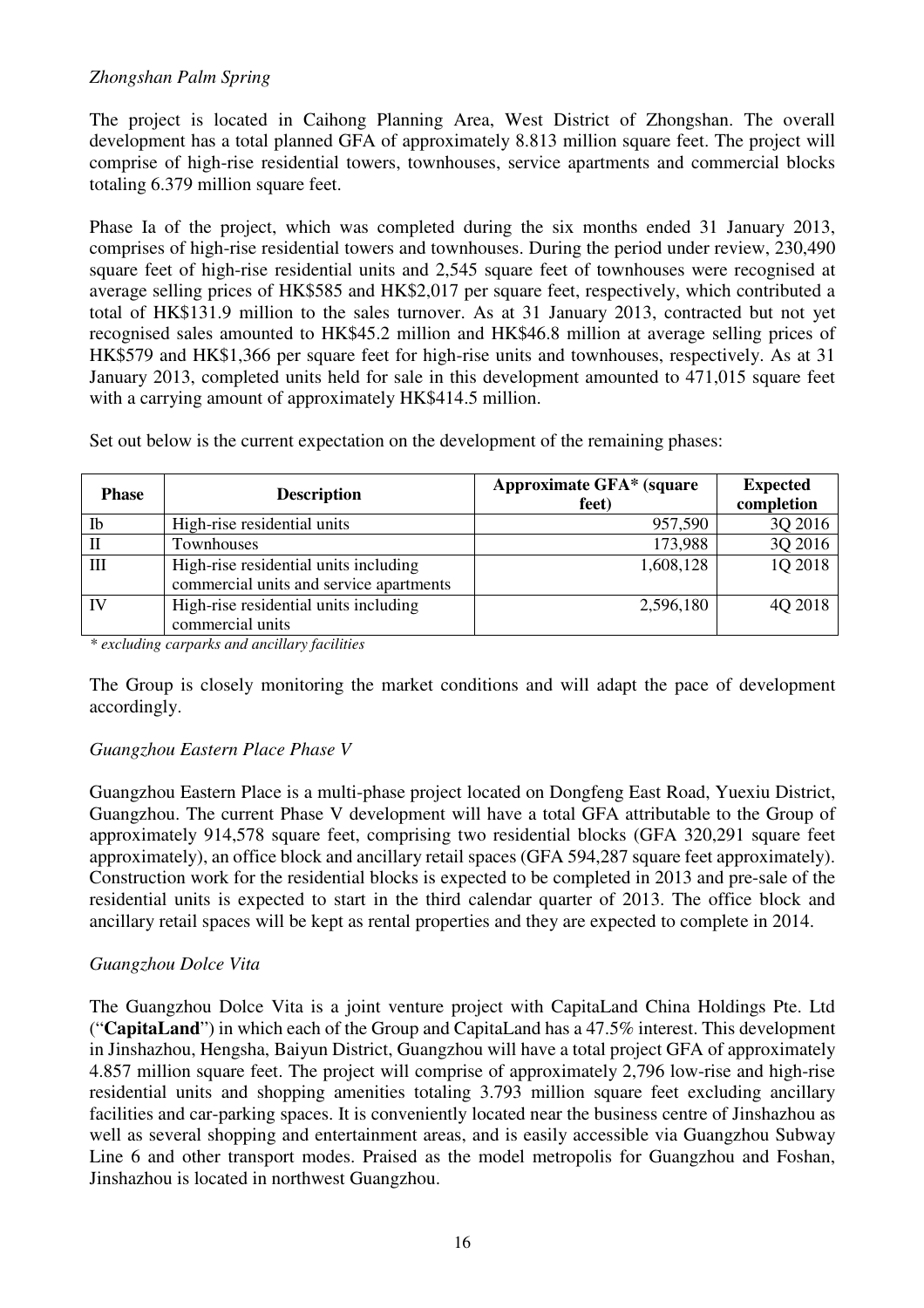The project is divided into five phases of development. Phase I comprises 8 high-rise residential blocks and are almost all sold. Phase Ia (4 high-rise residential blocks) was completed in second half of 2012 and Phase Ib is expected to complete before the end of 2013. During the period under review, 226,939 square feet attributable to the Group was recognised and generated an attributable turnover of HK\$380.7 million. As at 31 January 2013, attributable contracted but not yet recognised sales amounted to HK\$504.7 million or 271,260 square feet at an average selling price of HK\$1,861 per square feet. As at 31 January 2013, attributable completed units held for sale for Phase Ia and units under construction for Phase Ib amounted to 36,264 square feet and 263,052 square feet, respectively.

Set out below is the current expectation on the development of the remaining phases:

| <b>Phase</b> | <b>Description</b>                                                          | <b>Approximate GFA*</b><br>(square feet) | <b>Expected</b><br>completion |
|--------------|-----------------------------------------------------------------------------|------------------------------------------|-------------------------------|
| Ib           | High-rise residential units                                                 | 553,794                                  | 4Q 2013                       |
| $\mathbf{I}$ | Townhouses including a small amount of<br>commercial units                  | 288,779                                  | 2H 2014                       |
| Ш            | High-rise residential units including a small<br>amount of commercial units | 424,134                                  | 2H 2014                       |
| IV           | Townhouses and low-rise residential units                                   | 305,644                                  | 2H 2015                       |
| $\mathbf{V}$ | High-rise residential units                                                 | 1,666,353                                | 2H 2017                       |

*\* excluding carparks and ancillary facilities* 

Pre-sale of Phase III of this project commenced shortly after the six months ended 31 January 2013 and achieved strong momentum.

### *Guangzhou King's Park*

This is a high-end residential development located on Donghua Dong Road in Yuexiu District. The permitted GFA is approximately 95,800 square feet excluding 58 car-parking spaces and ancillary facilities. Construction work is substantially completed and sales will commence in the second half of financial year ending 31 July 2013.

## *Guangzhou Haizhu Plaza*

Guangzhou Haizhu Plaza is located on Chang Di Main Road in Yuexiu District, Guangzhou along the Pearl River. The Group owns the entire project. The proposed development has a total project GFA of approximately 1.381 million square feet originally and is intended to be developed into an office and commercial complex. The Group has completed substantially most of the resettlement work of the original occupants. However, due to recent changes in government planning of the site, the Group is now in the process of negotiating the buildable area for the site with the city government.

#### *Guangzhou Paramount Centre*

This is a service apartment development located at the junction of Da Sha Tou Road and Yan Jiang Dong Road in Yuexiu District. The permitted GFA is approximately 80,321 square feet excluding 46 car-parking spaces and ancillary facilities. This project will be added to the rental property portfolio of the Group upon completion. The Group is in discussion with Lai Sun Development Company Limited to manage the operations of the service apartments. Construction work is expected to complete before the end of the next financial year.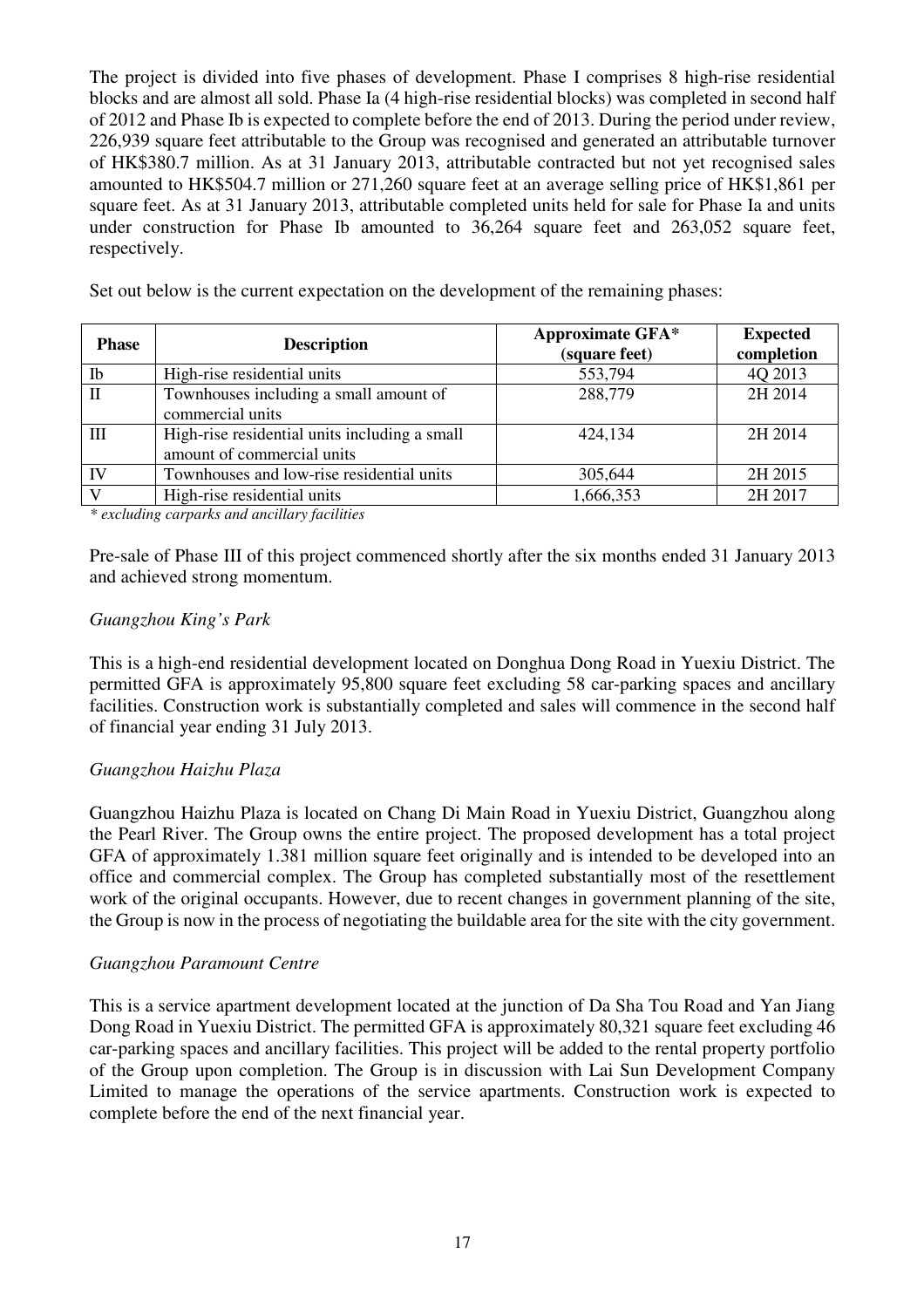## *Guangzhou Guan Lu Road Project*

The site is located on Guan Lu Road in Yuexiu District. The permitted residential and retail GFA is approximately 142,580 square feet excluding 95 car-parking spaces and ancillary facilities. The project is intended to be developed into a residential block with car-parking spaces and ancillary facilities. Construction work is expected to commence once resettlement is completed.

## **Market Outlook**

The completion of leadership changes in the United States and China removed some uncertainties and put focus back on global economic growth. Major global economies are still in early phase of recovery with sustained monetary easing by the key central banks around the world.

China's economic growth has slowed inevitably with weakening external demand and falling fixed asset investment growth. The Central government maintained its prudent macro policies and various tightening measures on the economy generally. One of the key focuses was to deliver sustainable growth and rein back a property bubble. Activities in the property market, particularly in the residential property market, have clearly slowed down with the continuing enforcement of the tight credit policy and restrictions on home purchases since they were introduced.

The Home Purchase Restrictions are expected to stay in the medium term. While the details are due to be published around the time of the publication of these interim results, the emphasis is clear: stabilise prices, suppress speculation, increase land supply for mass market residential units, accelerate provision of social housing and strengthen regulatory monitoring on presales/sales.

### **Strategy and Prospects**

The fiscal and monetary stimuli from the major governments and central banks around the world provided the basic conditions for upholding economic stability. However, the global economy is still in a delicate state and much work is still needed to ensure it stays on track for long-term recovery. As such the international financial and economic conditions are expected to remain challenging in the near future without meaningful structural reform. The Group expects the PRC Government to monitor and manage the property sector actively with a view of addressing underlying demand and curbing speculation. The Group strongly believe in the long-term prospects of the property market in China, underpinned by sustainable long-term economic growth, continuous urbanisation, strong underlying demand and a high savings ratio.

The Group will continue its strategy of prudent expansion. The Group will continue its stated intention to retain any sizeable commercial and retail elements to grow its rental property portfolio thus increasing the recurrent income rental base while residential projects will be built primarily for sale. The Group will continue to improve the recurring income base through upgrading existing rental properties and adding new commercial properties from development projects, such as the upcoming Eastern Place Phase V office and retail tower providing approximately 594,287 square feet of rental GFA attributable to the Group. Phase 1 of the Palm Spring project in Zhongshan will add approximately another 187,656 square feet of rental GFA when it is fully leased. The three service apartments with a total attributable GFA of approximately 315,521 square feet in Shanghai, Guangzhou and Zhongshan are progressing as planned. This will provide a solid foundation to mitigate the revenue volatility from residential development projects which are more susceptible to government policies. The Group will continue to strengthen its businesses in China focusing on core cities such as Shanghai, Guangzhou and Zhongshan while leveraging those operational hubs to explore opportunities in the nearby cities and areas. With some of the projects due for completion in the current and following years, the Group is actively reviewing opportunities to replenish its land bank should the right opportunities arise. The key for the Group is to remain nimble and retain sufficient financial flexibility to adapt its growth plans according to market conditions in different areas with a view to delivering long-term value to shareholders.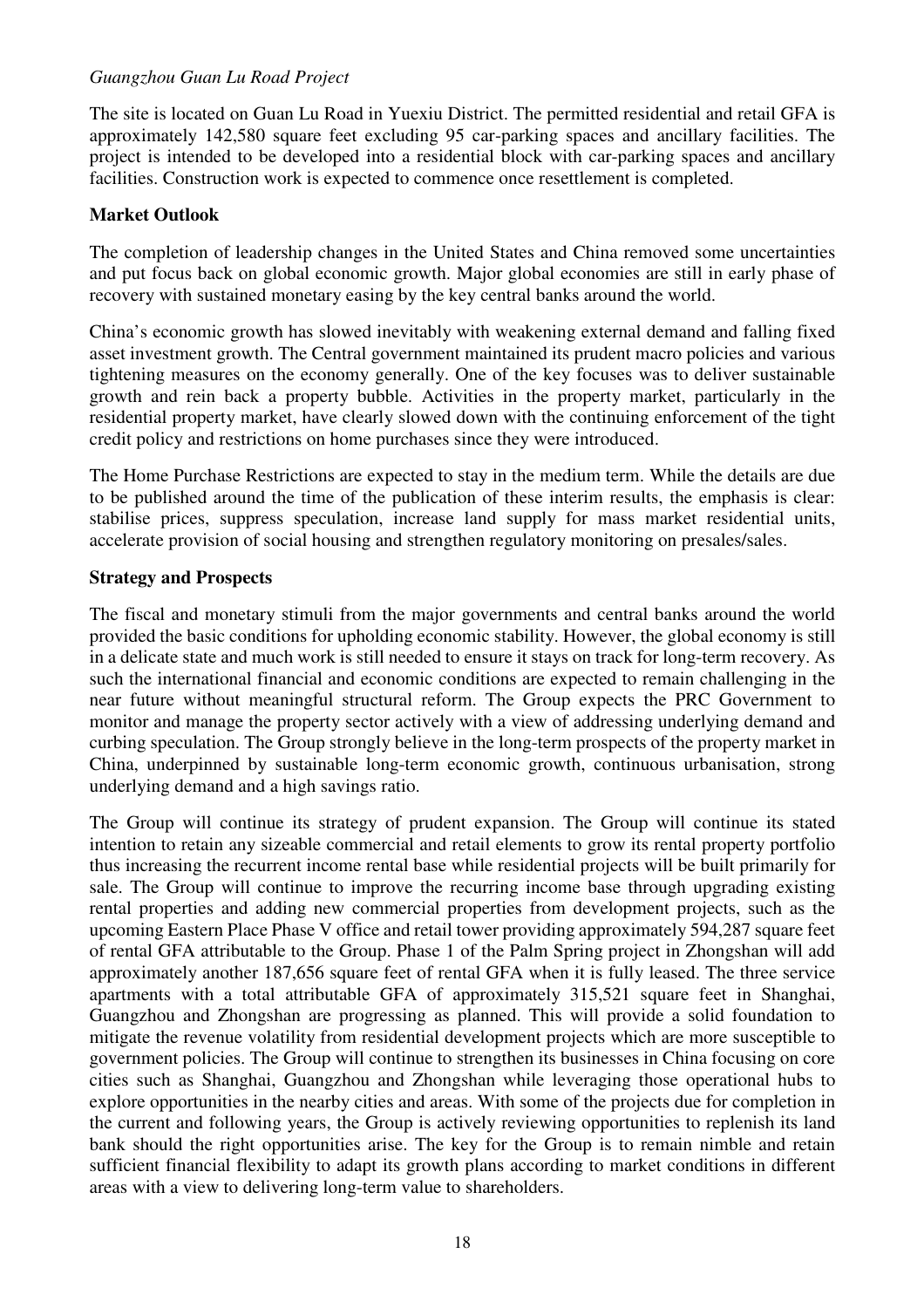### **Growth from a Stable Financial Foundation**

For the six months ended 31 January 2013, the amount of undrawn facilities amounted to HK\$146.2 million with HK\$2,643.2 million of cash on hand resulting in a net debt to equity ratio of 6%. As announced in December 2012, the Group has self-arranged a syndicated loan and raised approximately HK\$3,550 million, of which HK\$750 million is a term loan, approximately HK\$1,050 million is for refinancing and the balance comprises revolving facilities, for expansion and general working capital. The Group will be signing and closing this self arranged syndicated loan on or around the time these interim results are published.

The Group is well positioned for future growth through securing new projects with the available resources and will continue to optimise the funding structure of the Group through better utilisation of its growing portfolio of rental properties. In addition, the approval of the Deed of Conditional Waiver in December 2012 opens up the possibility for the Group to tap other Lai Sun group companies' resources and expertise without relinquishing control and will also enable the group to participate in larger projects.

The management will continue its prudent approach in executing its expansion strategy.

## **Capital Structure, Liquidity and Debt Maturity Profile**

As at 31 January 2013, the Group had total borrowings amounting to HK\$3,333.5 million (as at 31 July 2012: HK\$3,402.2 million), representing a decrease of HK\$68.7 million from 2012. The consolidated net assets attributable to the owners of the Company amounted to HK\$10,850.1 million (as at 31 July 2012: HK\$10,438.1 million). The gearing ratio, being net debt (total borrowings less cash and bank balances) to total equity was 6% (as at 31 July 2012: 7%). The maturity profile of the Group's borrowings of HK\$3,333.5 million is well spread with HK\$1,429.3 million repayable within 1 year, HK\$1,728.3 million repayable in the second year and HK\$175.9 million repayable in the third to fifth years.

Approximately 43% and 55% of the Group's borrowings were on a fixed rate basis and floating rate basis, respectively, and the remaining 2% of the Group's borrowings are interest free.

Apart from the fixed rate senior notes which were denominated in United States Dollars ("**USD**"), the Group's other borrowings of HK\$1,902.4 million were 71% denominated in Renminbi ("**RMB**"), 28% in USD and 1% in Hong Kong dollars ("**HKD**"). The Group's cash and bank balances of HK\$2,643.2 million were 67% denominated in RMB, 31% in HKD and 2% in USD.

The Group's presentation currency is denominated in HKD. The Group's monetary assets, liabilities and transactions are principally denominated in RMB, USD and HKD. The Group, with HKD as its presentation currency, is exposed to foreign currency risk arising from the exposure of HKD against USD and RMB, respectively. Considering that HKD is pegged against USD, the Group believes that the corresponding exposure to USD exchange rate fluctuation is nominal. However, the Group has a net exchange exposure to RMB as the Group's assets are principally located in China and the revenues are predominantly in RMB.

Certain assets of the Group have been pledged to secure borrowings of the Group, including investment properties with a total carrying amount of approximately HK\$8,351.1 million, completed properties for sale with a total carrying amount of approximately HK\$625.8 million, properties under development with a total carrying amount of approximately HK\$983.6 million, service apartments and related properties with a total carrying amount of approximately HK\$1,025.8 million, a property with carrying amount of approximately HK\$40.1 million and bank balances of approximately HK\$147.5 million.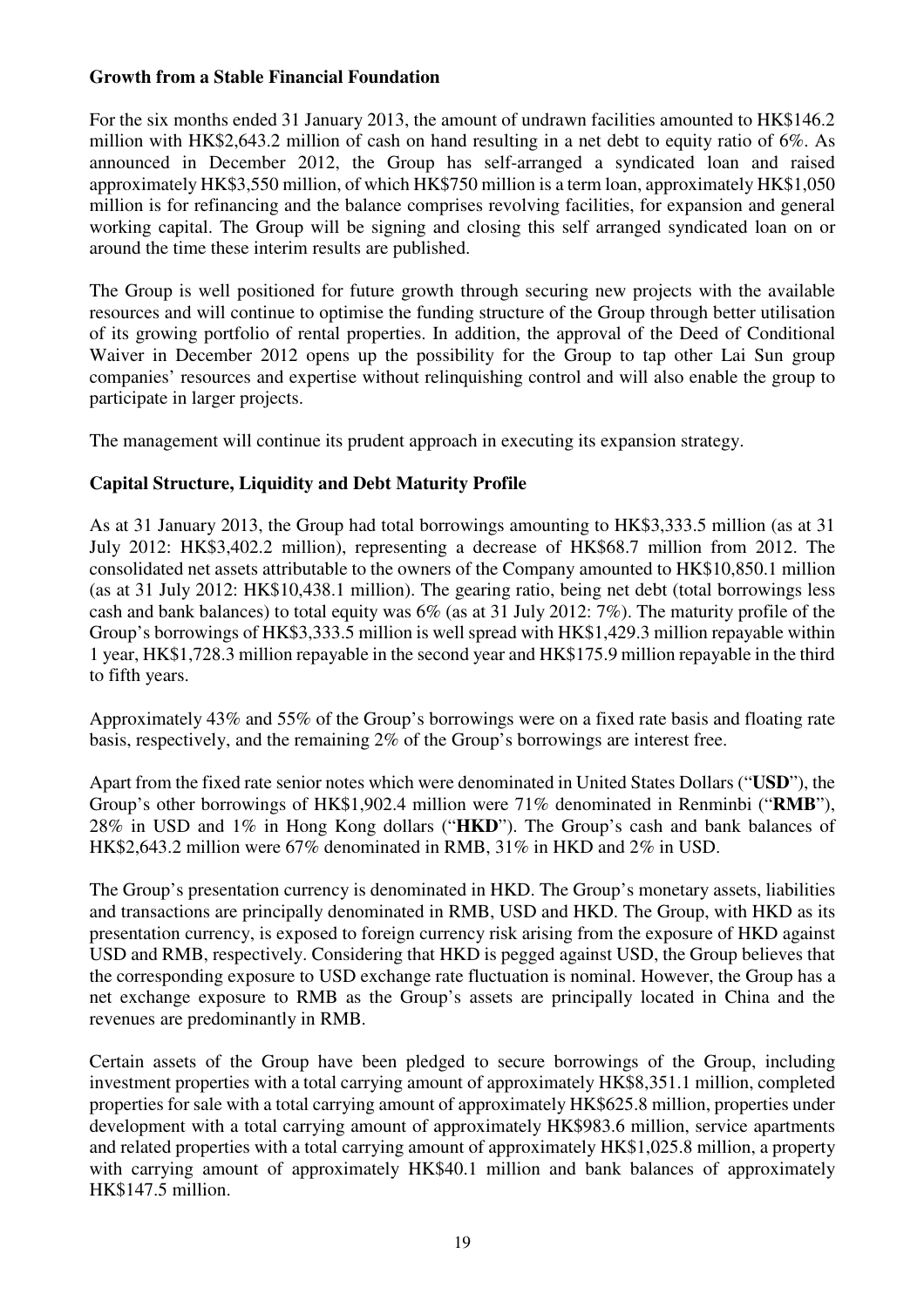Taking into account the amount of cash being held as at the end of the reporting period, the available banking facilities, expected refinancing of certain bank loans and the recurring cashflows from the Group's operating activities, the Group believes that it would have sufficient liquidity to finance its existing property development and investment projects.

## **Contingent Liabilities**

There has been no material change in contingent liabilities of the Group since 31 July 2012.

## **PURCHASE, SALE OR REDEMPTION OF LISTED SECURITIES**

During the six months ended 31 January 2013, the Company did not redeem any of its shares listed and traded on The Stock Exchange of Hong Kong Limited (the "**Stock Exchange**") or its 9.125% Senior Notes due 2014, which are listed and traded on Singapore Exchange Securities Trading Limited. In addition, the Company or any of its subsidiaries did not purchase or sell any of such shares or Senior Notes during the same period.

## **CORPORATE GOVERNANCE**

The Company has complied with all the code provisions set out in the Corporate Governance Code (the "**CG Code**") contained in Appendix 14 to the Rules Governing the Listing of Securities on the Stock Exchange throughout the six months ended 31 January 2013 save for the deviations from code provisions A.4.1, A.5.1 and A.6.7 as follows:

### *Under code provision A.4.1, non-executive directors should be appointed for a specific term and subject to re-election.*

None of the existing non-executive directors ("**NEDs**", including the independent non-executive directors ("**INEDs**")) of the Company is appointed for a specific term. However, all directors of the Company (the "**Directors**") are subject to the retirement provisions of the Articles of Association of the Company (the "**Articles of Association**") which require that the Directors for the time being shall retire from office by rotation once every three years since their last election by shareholders of the Company ("**Shareholders**") and the retiring Directors are eligible for re-election. In addition, any person appointed by the Board as an additional Director (including a NED**)** will hold office only until the next annual general meeting of the Company (the "**AGM**") and will then be eligible for re-election. Further, in line with the relevant code provision of the CG Code, each of the Directors appointed to fill a casual vacancy would/will be subject to election by the Shareholders at the first general meeting after his/her appointment. In view of these, the Board considers that such requirements are sufficient to meet the underlying objective of the said code provision A.4.1 and, therefore, does not intend to take any remedial steps in this regard.

*Under code provision A.5.1, a nomination committee comprising a majority of the independent non-executive directors should be established and chaired by the chairman of the board or an independent non-executive director.* 

The Company has not established a nomination committee whose functions are assumed by the full Board. Potential new Directors will be recruited based on their knowledge, skills, experience and expertise and the requirements of the Company at the relevant time and candidates for the INEDs must meet the independence criterion. The process of identifying and selecting appropriate candidates for consideration and approval by the Board has been, and will continue to be, carried out by the Executive Directors. As the above selection and nomination policies and procedures have already been in place and the other duties of the nomination committee as set out in the CG Code have long been performed by the full Board effectively, the Board does not consider it necessary to establish a nomination committee at the current stage.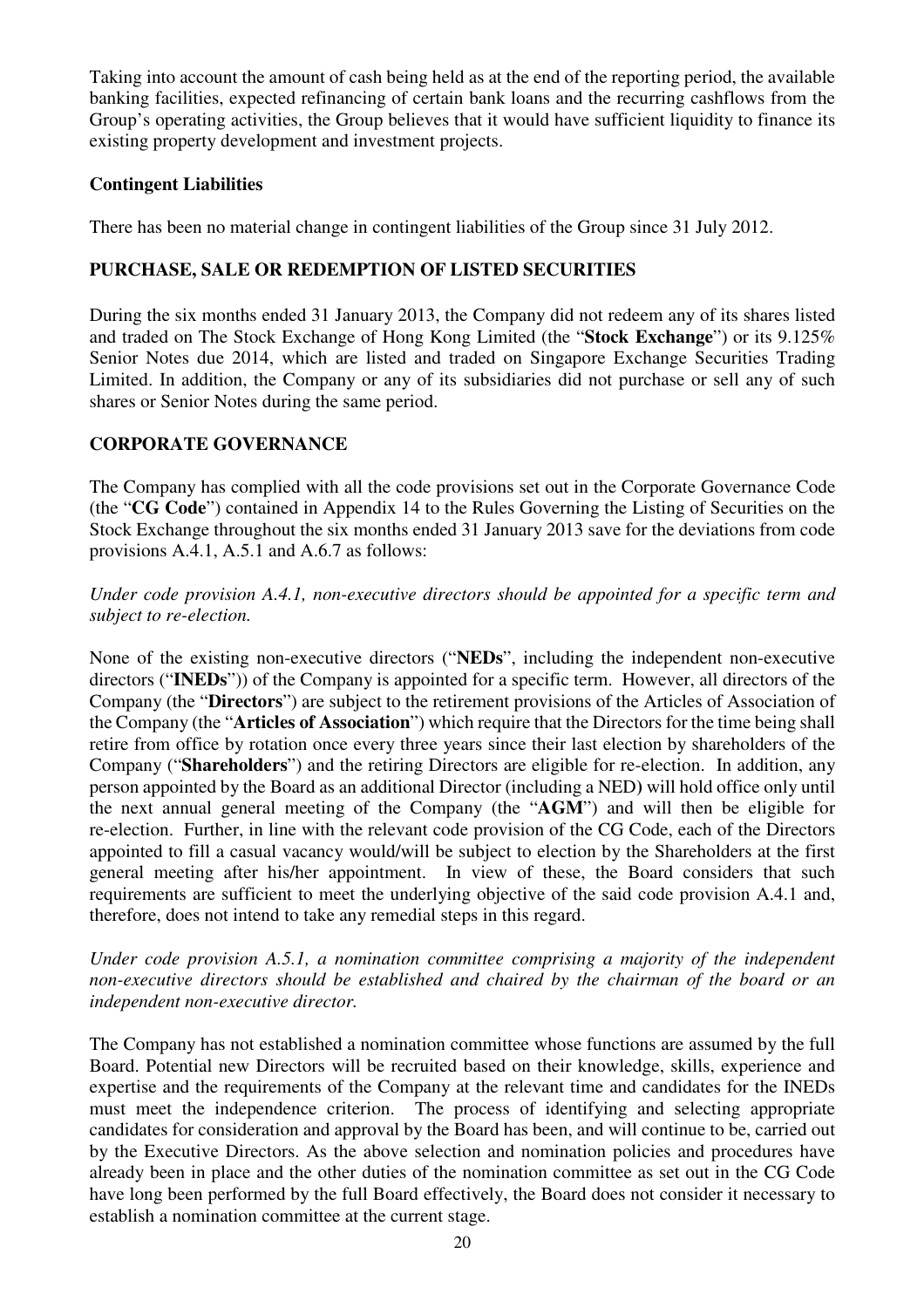*Under code provision A.6.7, independent non-executive directors and other non-executive director should attend general meetings and develop a balanced understanding of the views of the shareholders.*

Due to other pre-arranged business commitments which must be attended to by him, Mr. Leow Juan Thong, Jason, an NED, was not present at the AGM as well as the extraordinary general meeting of the Company held on 18 December 2012.

# **DIRECTORS, EMPLOYEES AND REMUNERATION POLICIES**

As at 31 January 2013, the Group employed a total of around 1,300 employees. The Group recognises the importance of maintaining a stable staff force in its continued success. Under the Group's existing policies, employee pay rates are maintained at competitive levels whilst promotion and salary increments are assessed on a performance-related basis. Discretionary bonuses are granted to employees based on their merit and in accordance with industry practice. Other benefits including share option scheme, mandatory provident fund scheme, free hospitalisation insurance plan, subsidised medical care and sponsorship for external education and training programmes are offered to eligible employees.

The Group is delighted to welcome Mr. Mak Wing Sum, Alvin and Mr. Shek Lai Him, Abraham who joined the Board as Independent Non-executive Directors with effect from 1 November 2012 and 19 December 2012, respectively. The Group would also like to thank Dr. Lam Kin Ngok, Peter, Mr. Lui Siu Tsuen, Richard and Mr. Cheung Sum, Sam, who left the Board during the period under review for their valuable contributions to the Company during their tenure.

# **INVESTOR RELATIONS**

To ensure our investors have a better understanding of the Company, our management has begun engaging in a pro-active investor relations programme. Our Executive Directors led by the Chairman of the Company and the Investor Relations Department communicate with research analysts and institutional investors on an on-going basis and meet with research analysts and the press after our results announcements, attend major investors' conferences and participate in international non-deal roadshows to communicate the Company's financial performance and business strategy.

For the six months ended 31 January 2013, the Company has met with a number of research analysts and investors, as well as attended conferences and non-deal roadshows as follows:

| Month          | Event                                                                 | Organizer                      | Location                                |
|----------------|-----------------------------------------------------------------------|--------------------------------|-----------------------------------------|
| September 2012 | <b>UBS Hong Kong/China Property</b><br>Conference 2012                | <b>UBS</b>                     | Hong Kong                               |
| September 2012 | <b>JP Morgan Hong Kong Property</b><br><b>Corporate Access Days</b>   | <b>JP</b> Morgan               | Hong Kong                               |
| October 2012   | Post full year results non-deal<br>roadshow                           | <b>UBS</b>                     | Hong Kong                               |
| November 2012  | Post full year results non-deal<br>roadshow                           | <b>DBS</b>                     | Singapore                               |
| November 2012  | Post full year results non-deal<br>roadshow / HSBC Asia Corporate Day | <b>HSBC</b>                    | London                                  |
| November 2012  | Post full year results non-deal<br>roadshow                           | <b>JP</b> Morgan               | New York/Philadelphia<br>/San Francisco |
| December 2012  | Investors luncheon                                                    | Daiwa Securities               | Hong Kong                               |
| January 2013   | Investors luncheon                                                    | Bank of China<br>International | Hong Kong                               |
| January 2013   | Non-deal roadshow                                                     | UOB Kay Hian                   | Taipei                                  |
|                |                                                                       |                                |                                         |